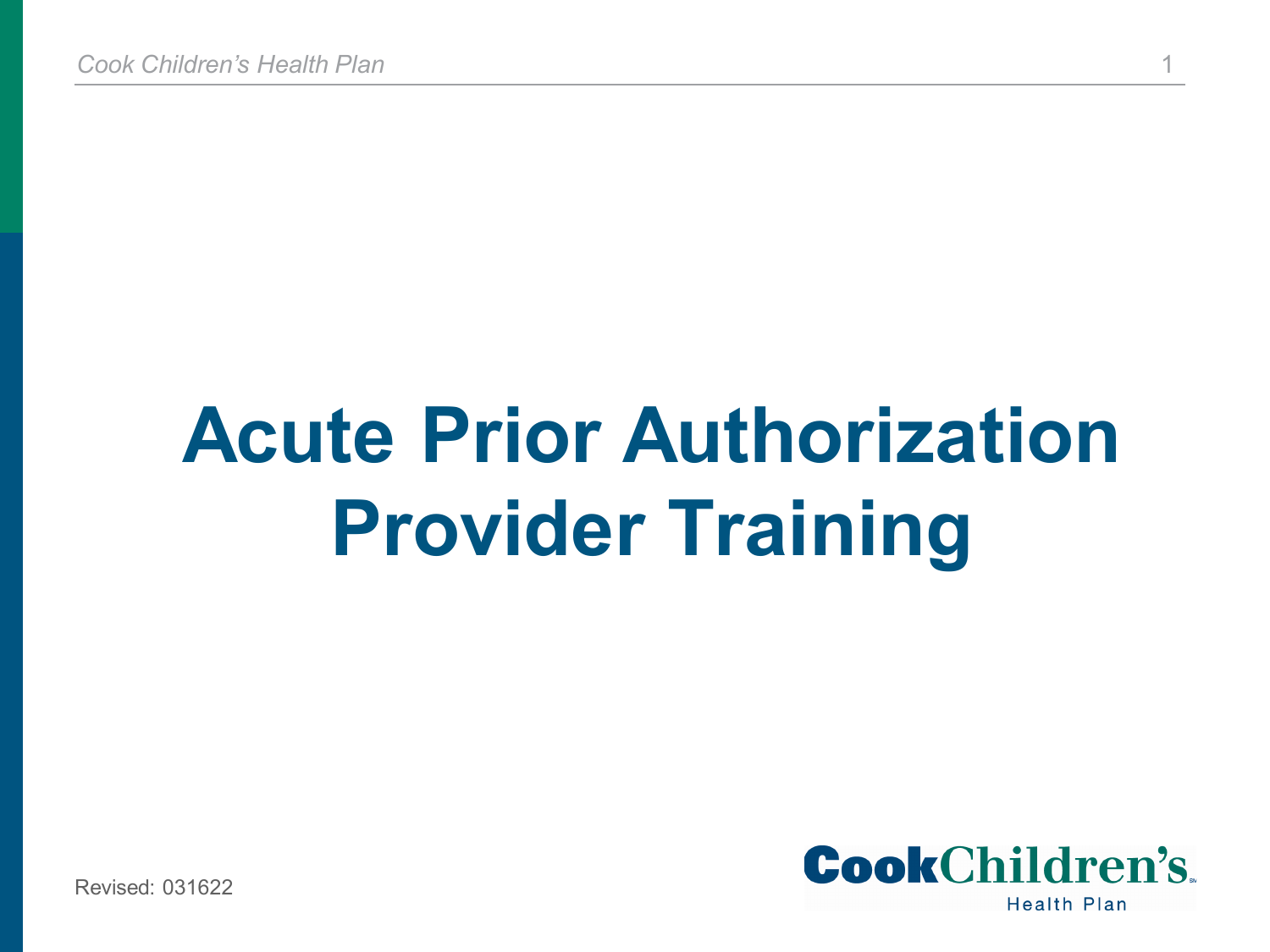### **Table of Contents**

- Our Promise
- Provider Support Services
- Provider Education and Training
- Benefits, Limitations and Exclusions
- Acute Prior Authorizations
- Utilization Management Contact
- Provider Relations Contact

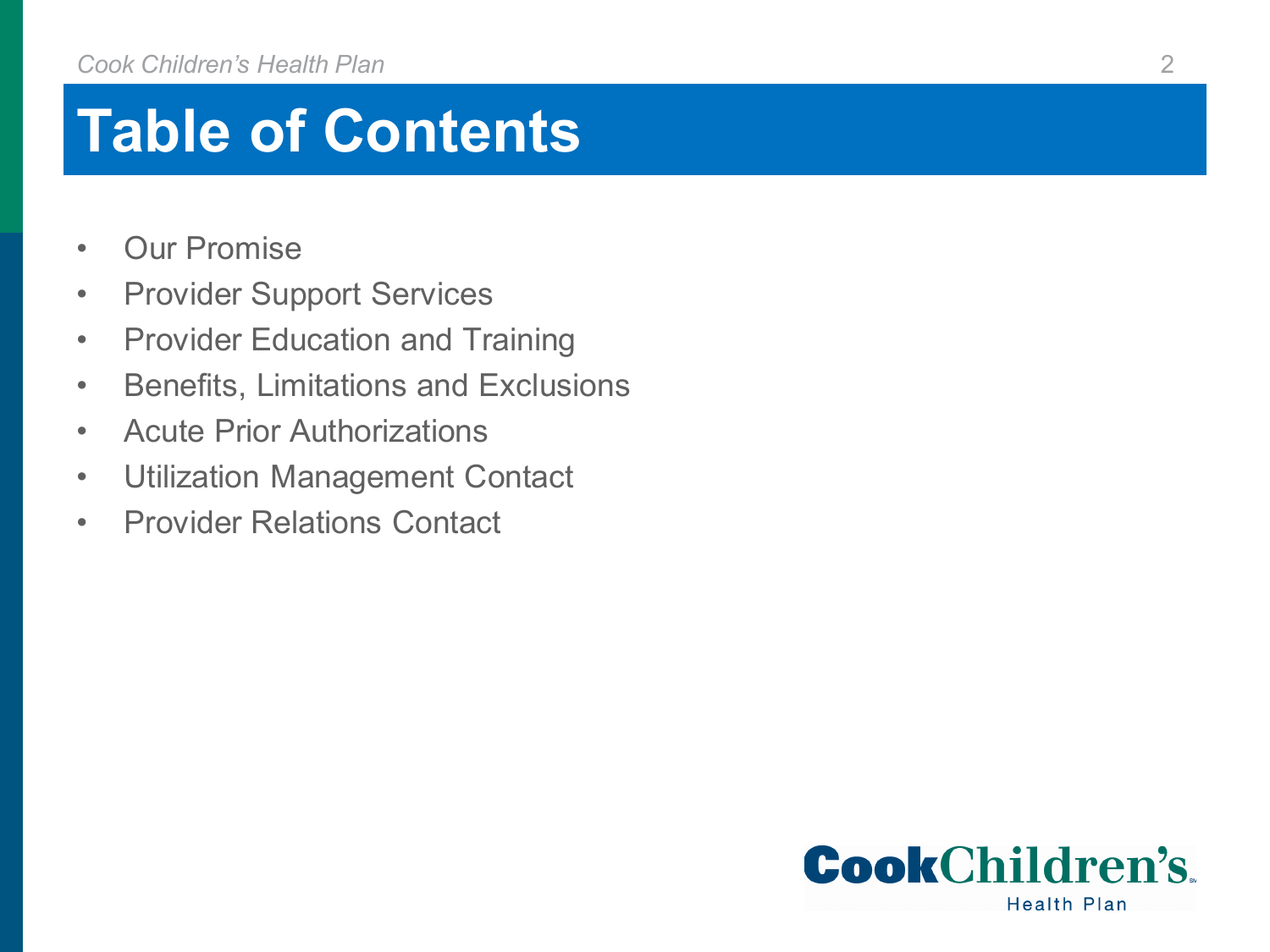

Knowing that every child's life is sacred, it is the Promise of Cook Children's to improve the health of every child through the prevention and treatment of illness, disease and injury.

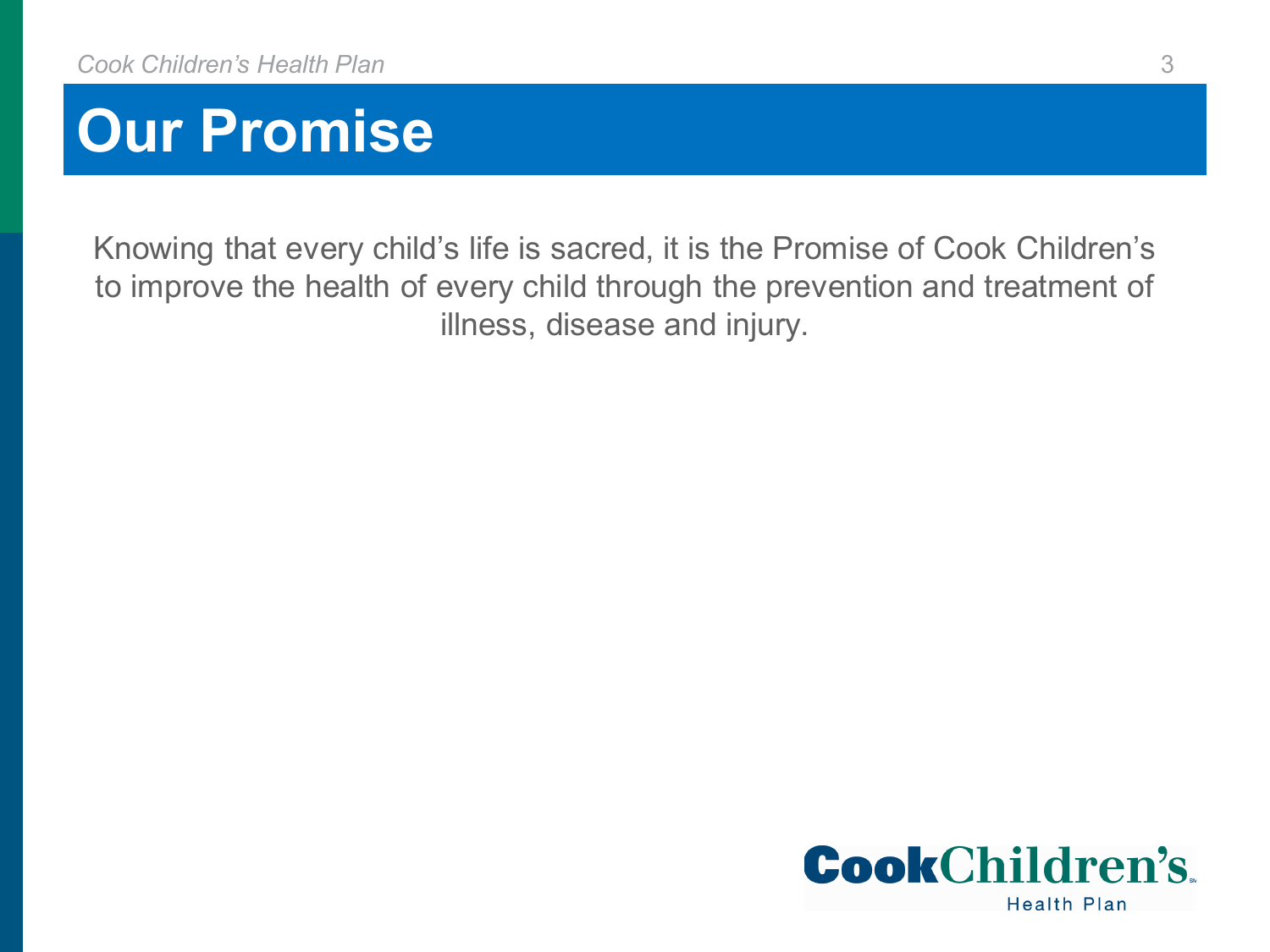#### **Provider Support Services**

#### **888-243-3312**

A representative is available Monday – Friday, 8am-5pm, excluding State holidays.

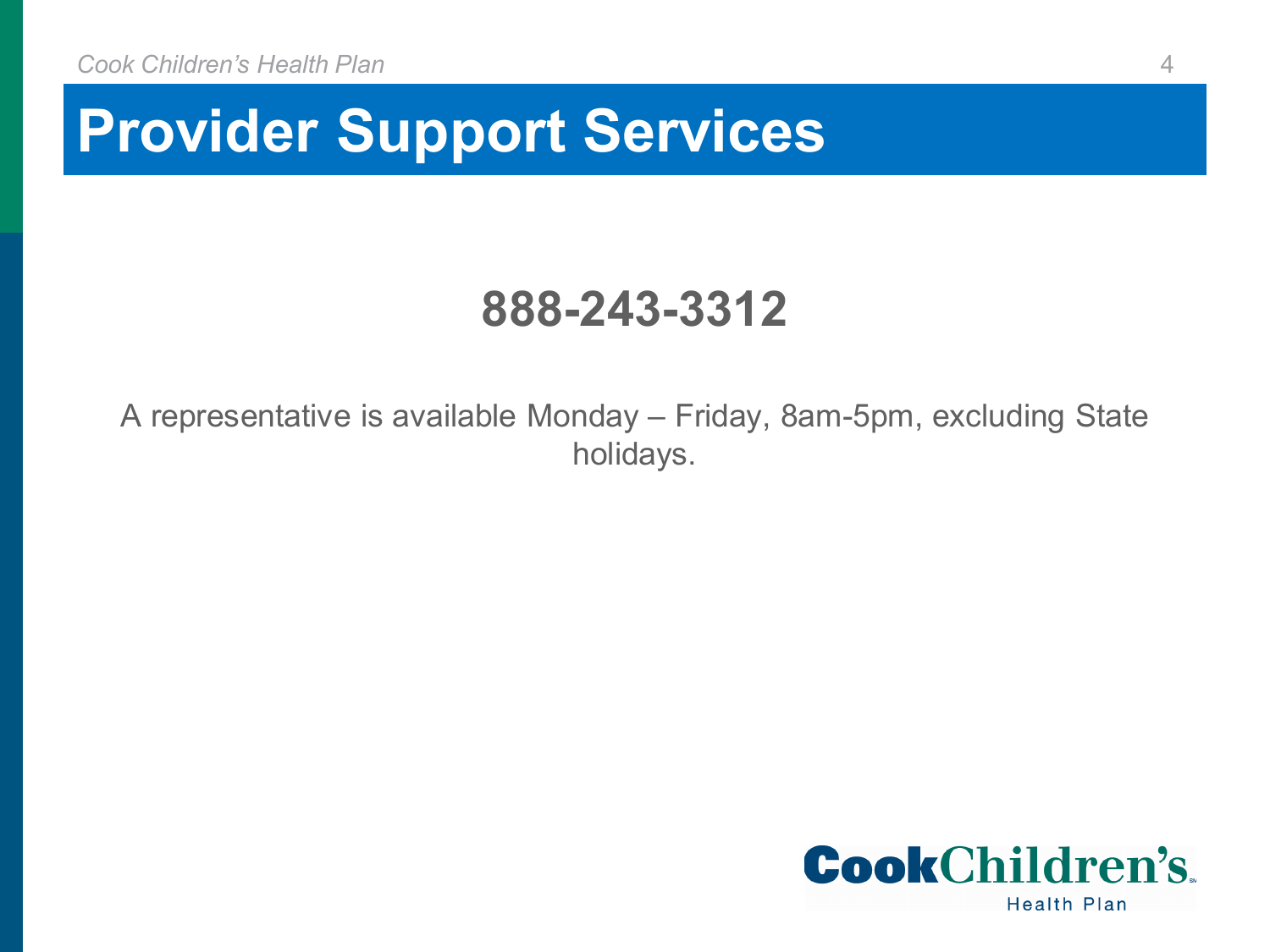#### **Benefits, Limitations and Exclusions**

Providers should verify benefits, limitations and exclusions located in the Texas Medicaid Provider Procedures Manual at tmhp.com prior to rendering services.

Providers should refer to the most recent publications of the Texas Medicaid Provider Procedures Manual located at tmhp.com , Cook Children's Health Plan Provider Manuals located on **cookchp.org**, Electronic Data Interchange Requirements located on [tmhp.com](https://www.tmhp.com/topics/edi) and [cookchp.org,](https://cookchp.org/providers/Pages/electronic-submission-services.aspx) CPT/ICD-10/HCPC coding books and Medicaid National Correct Coding edits located on [Medicaid.gov](https://www.medicaid.gov/medicaid/program-integrity/national-correct-coding-initiative-medicaid/index.html) when submitting services for reimbursement.

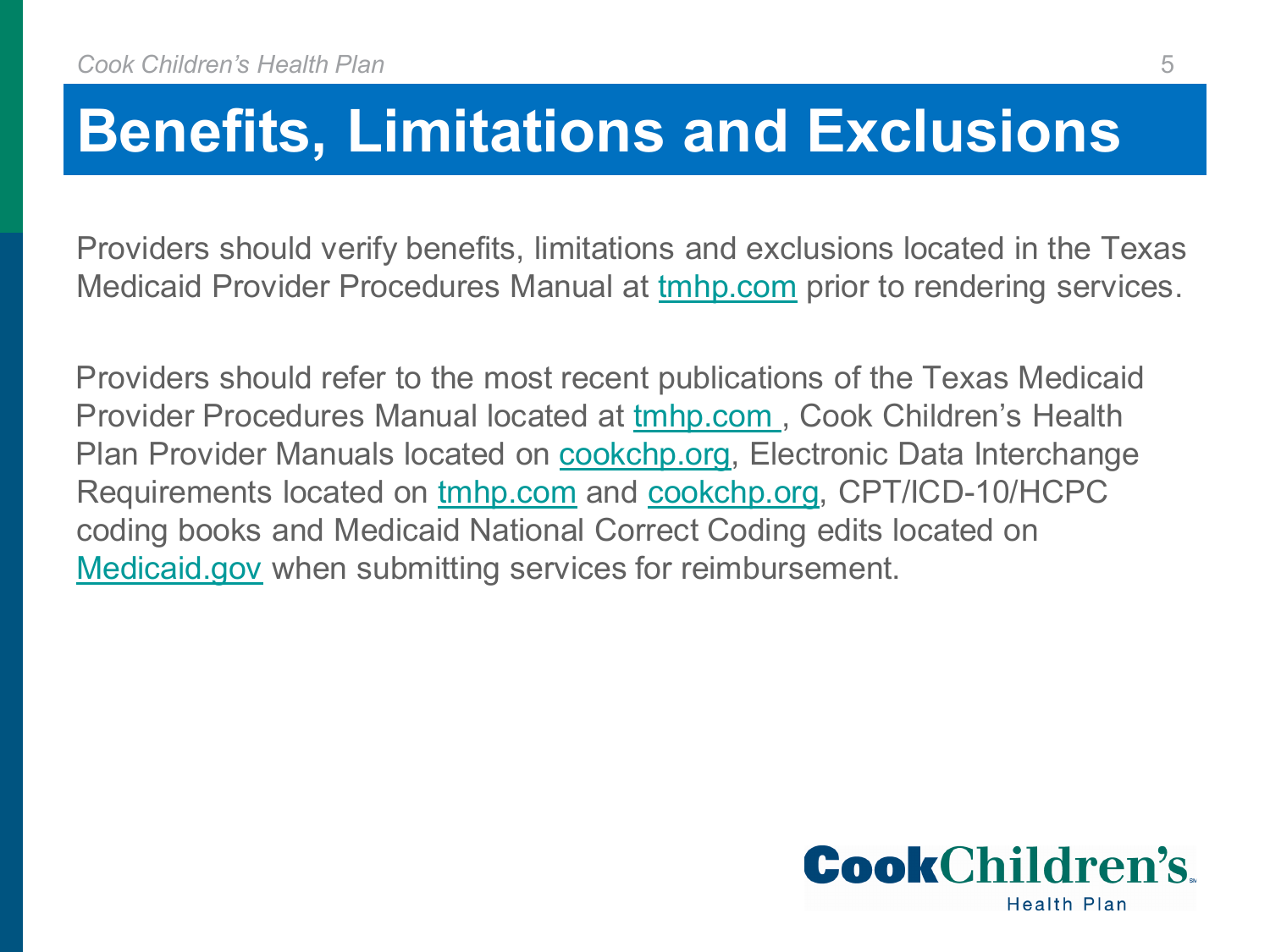# **Acute Prior Authorization Education**

**Presented by: Audrianna Leeper, MSN, RN Director, Utilization Management**

**Angie Boisselle, PhD, OTR Therapy Manager, Utilization Management**

**Kendra Allen, MHA, BSN, RN, CCM RN Manager, Utilization Management**

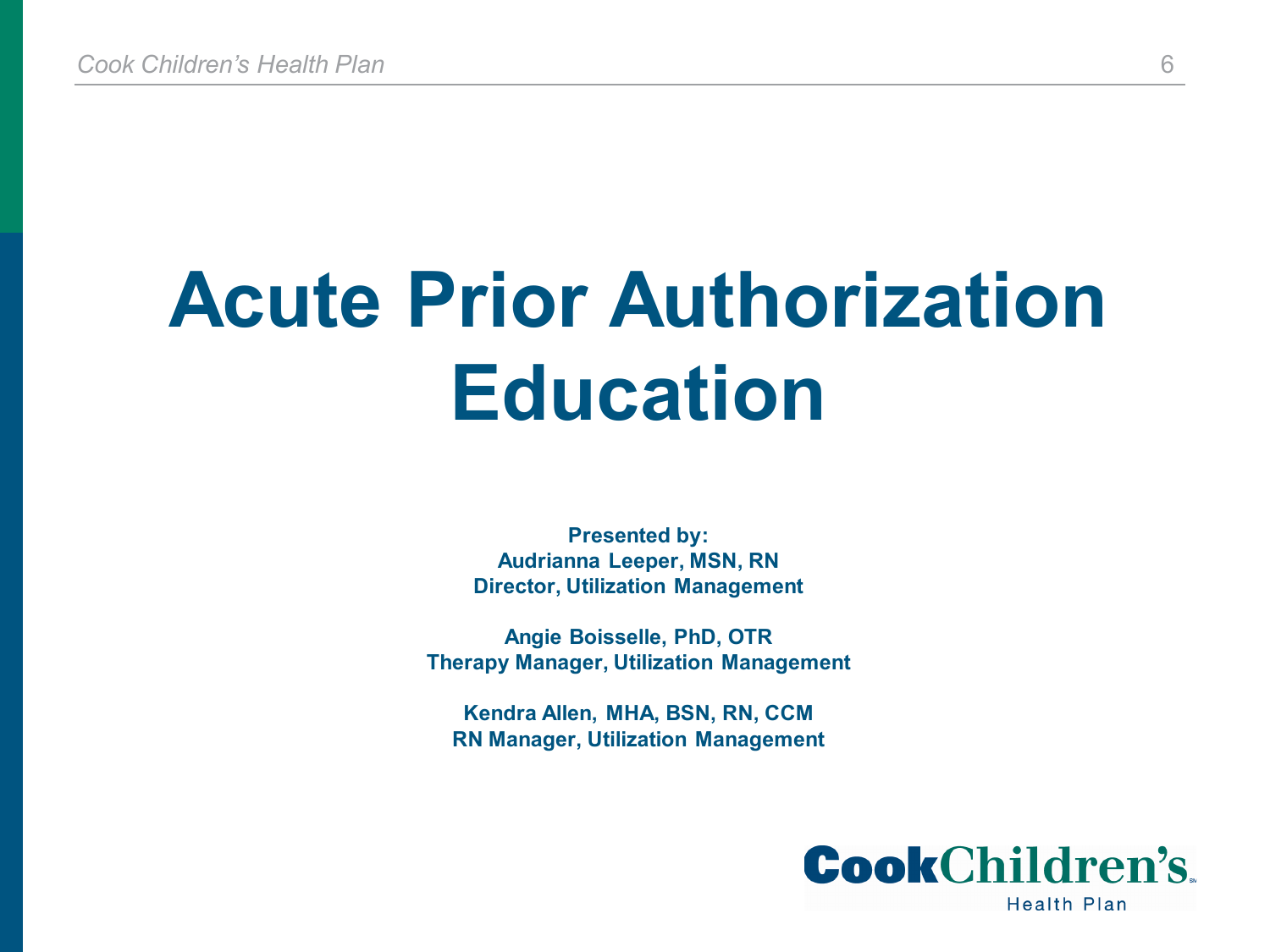# **Is Prior Authorization Required?**

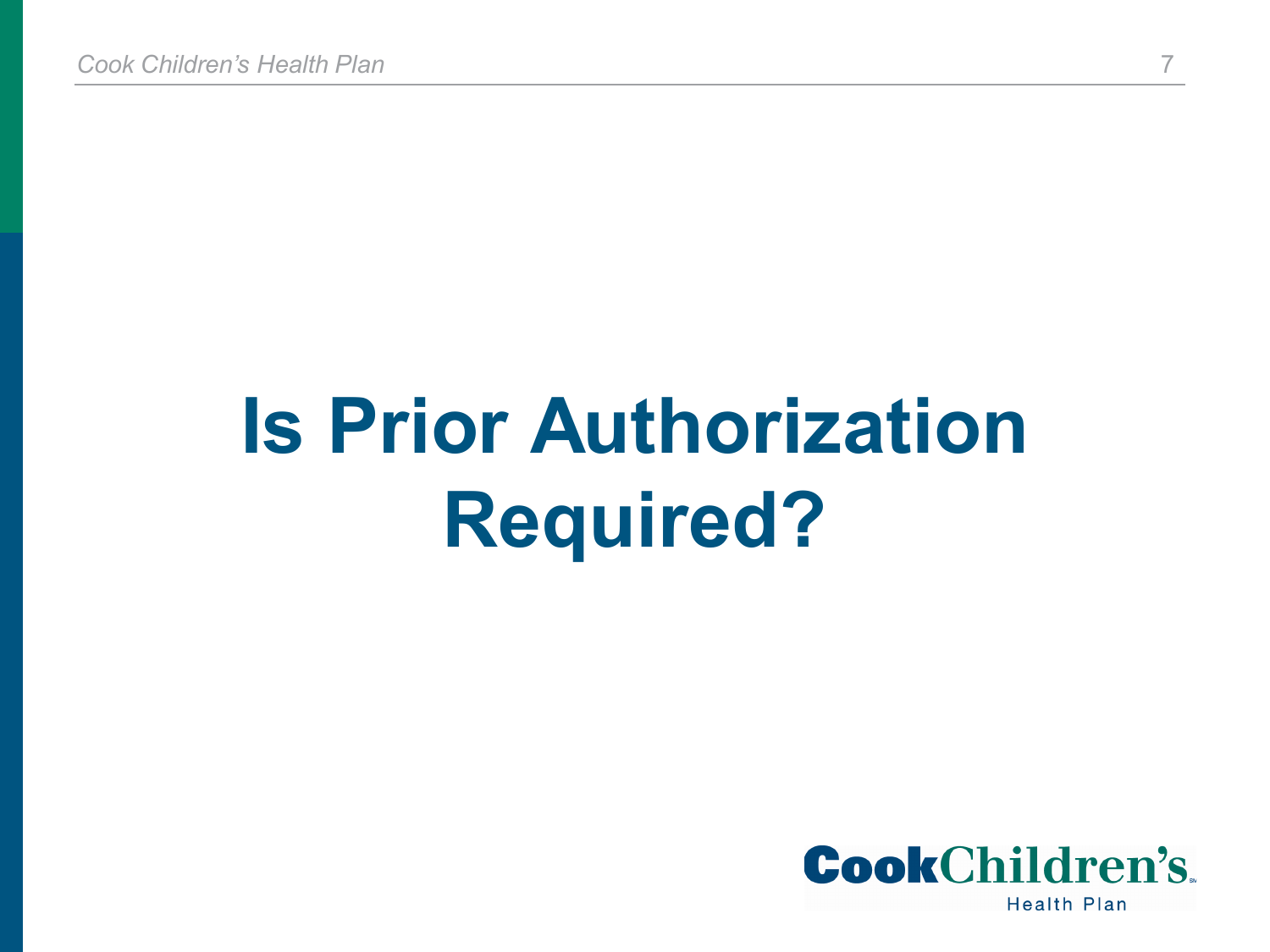#### **Prior Authorization Search**

[To determine if a service requires prior authorization access the Prior](https://cookchp.org/providers/Pages/prior-authorization-search.aspx)  Authorization Search tool located on our website at [cookchp.org,](http://www.cookchp.org/) select Providers and then select Prior Authorization.

| <b>Prior Authorization Lookup</b> |                     |   |        |
|-----------------------------------|---------------------|---|--------|
| <b>Service Code:</b>              | Date of<br>Service: | 前 |        |
|                                   |                     |   | Search |
|                                   |                     |   |        |

• Enter a valid CPT or HCPC in the service code field and select the date of service from the calendar, then click "search"

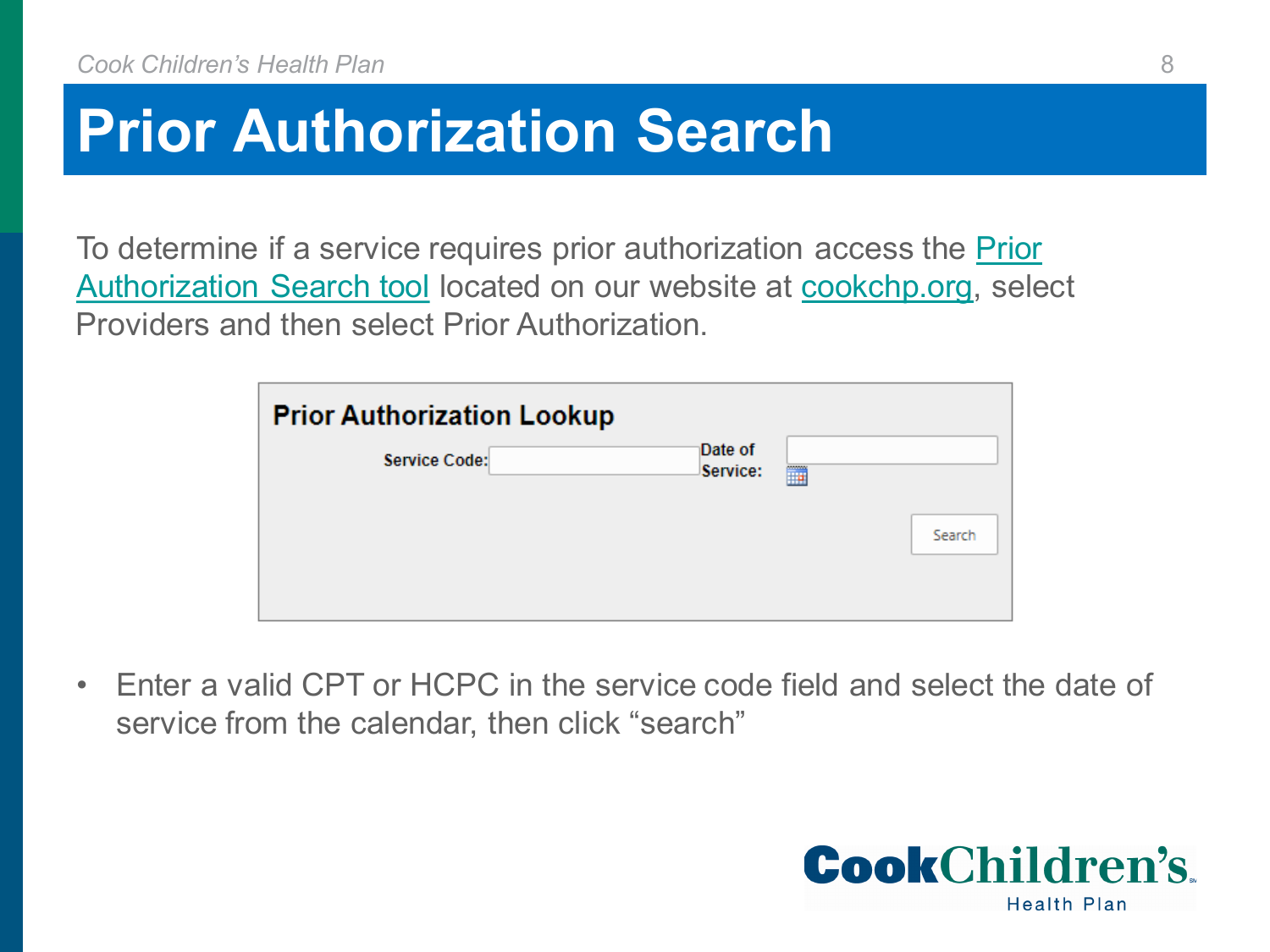#### **Prior Authorization Required**

**Prior Authorization required** requires the Provider to submit a prior authorization request. *Prior Authorization is not a guarantee of payment.* 

| Service Code: 97151                                                                                                                                                                                                              | Date of<br>Service: | 2/1/2022<br>圜 |        |
|----------------------------------------------------------------------------------------------------------------------------------------------------------------------------------------------------------------------------------|---------------------|---------------|--------|
| Last Modified Date: 12/13/2021<br>Annual PA Review Date: 11/3/2021                                                                                                                                                               |                     |               | Search |
| Description:<br><b>Adaptive Behavior Assessment Procedures</b>                                                                                                                                                                   |                     |               |        |
| Effective 2/1/2022, this service requires prior authorization. Please download and submit the<br>following form:                                                                                                                 |                     |               |        |
| Notes:<br>To review the criteria for this service, please refer to the Texas Medicaid Provider and Procedures<br>Manual (TMPPM). You may find the most recent version at<br>http://www.tmhp.com/resources/provider-manuals/tmppm |                     |               |        |
|                                                                                                                                                                                                                                  |                     |               |        |

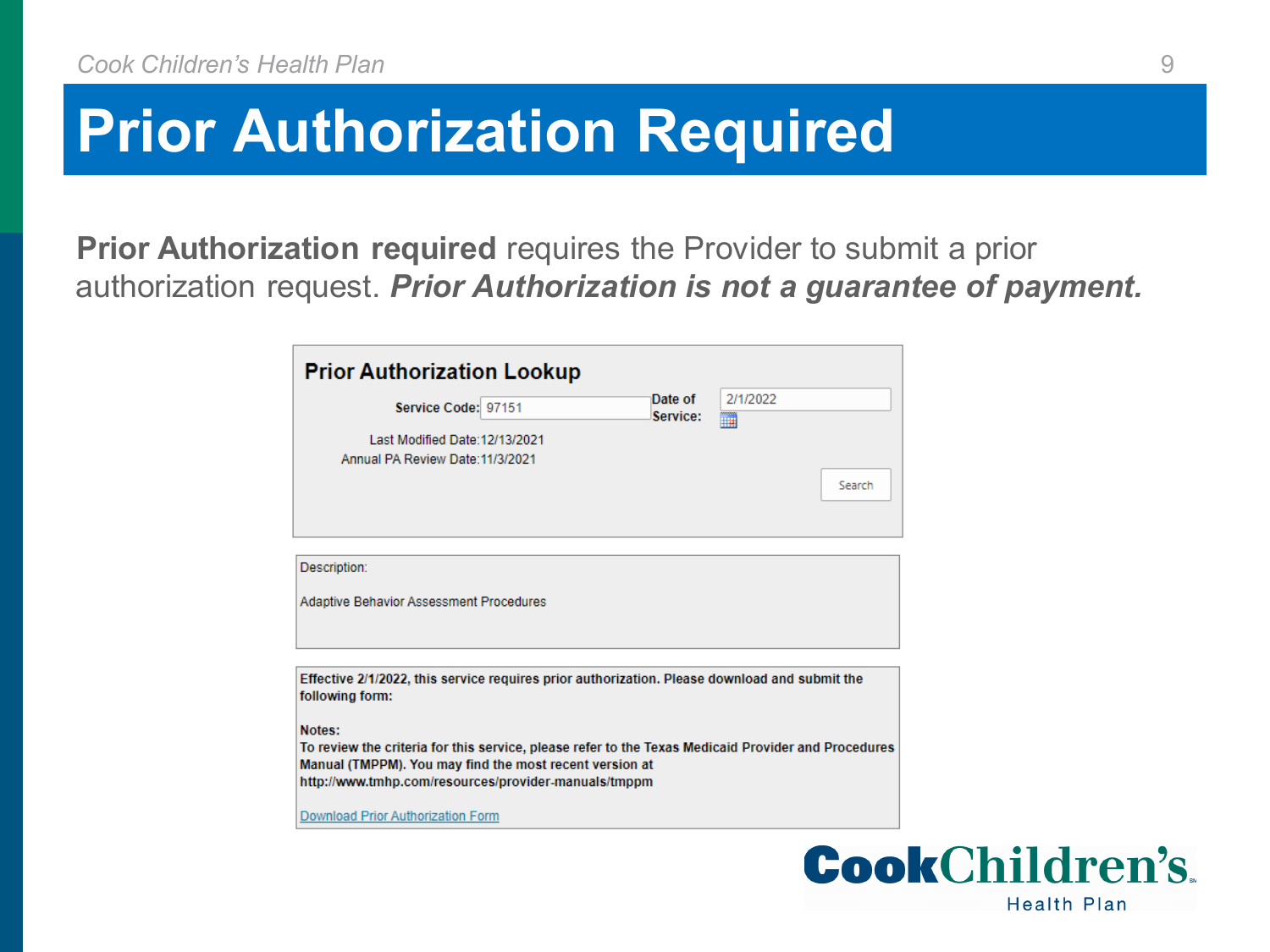#### **Prior Authorization Not Required**

The response **Prior authorization is not required** is not a guarantee of payment.

| <b>Prior Authorization Lookup</b>                       |                     |               |        |
|---------------------------------------------------------|---------------------|---------------|--------|
| Service Code: 97151<br>Last Modified Date: 12/13/2021   | Date of<br>Service: | 1/7/2022<br>前 | Search |
| Description:<br>Adaptive Behavior Assessment Procedures |                     |               |        |
| Prior Authorization is not required                     |                     |               |        |

**Note:** For Services that do not require authorization, it remains the Providers responsibility to review the [Texas Medicaid Provider Procedures Manual](https://www.tmhp.com/resources/provider-manuals/tmppm) and [Medicaid Fee Schedule](https://public.tmhp.com/FeeSchedules/Default.aspx) verify benefits, limitations and exclusions.

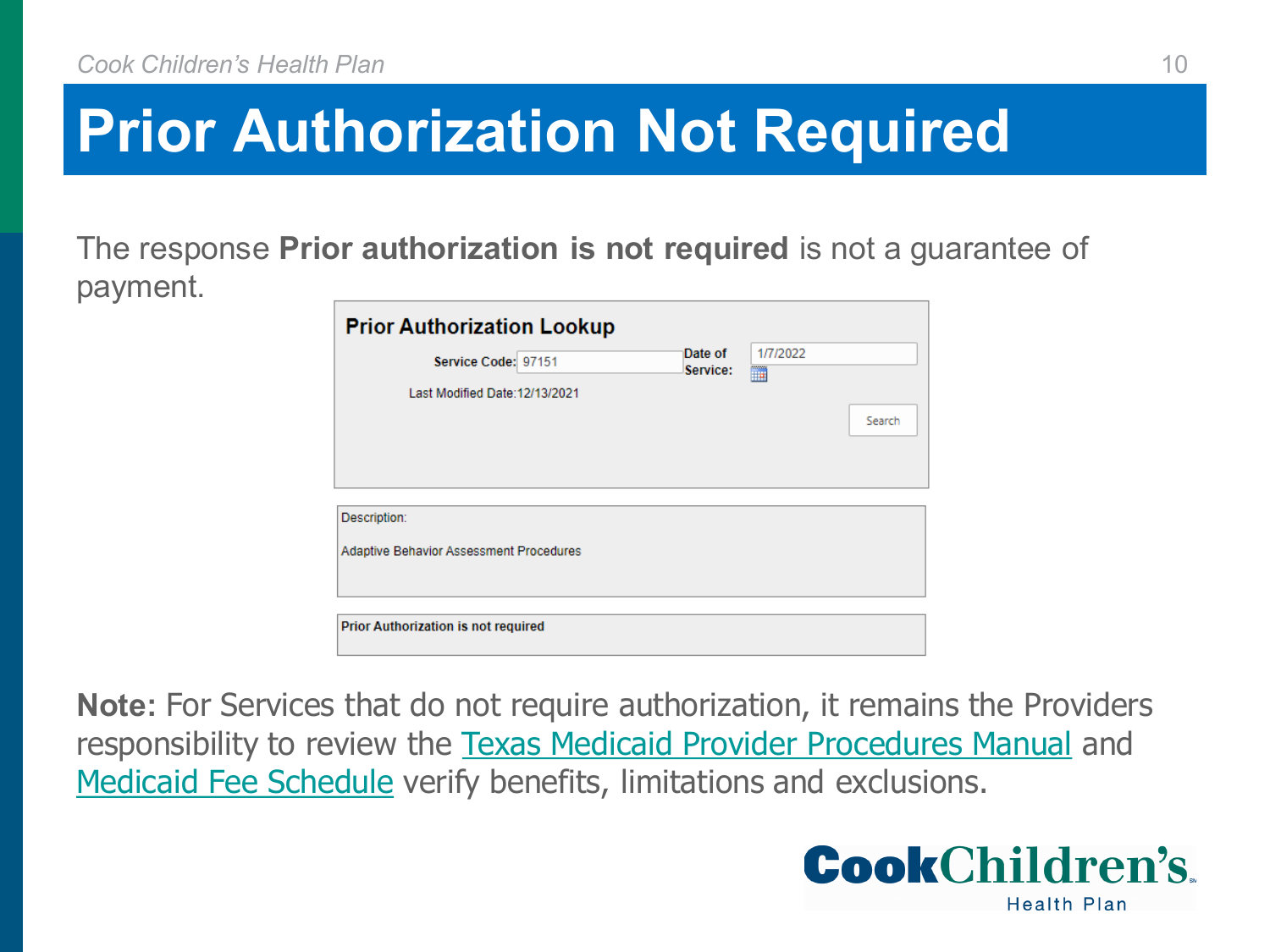### **Requesting Prior Authorizations**

Providers must submit prior authorization requests via the Secure Provider Portal.

If you do not have access to the **[Secure Provider Portal](https://epiccarelink.cookchp.org/LinkHealthPlan/common/epic_login.asp) please review the** [Secure Provider Portal Reference Guide f](https://cookchp.org/providers/Pages/provider-relations.aspx)or instructions or email Provider Relations at [CCHPProviderRelations@cookchildrens.org](mailto:CCHPProviderRelations@cookchildrens.org) for enrollment assistance.

Providers pending enrollment to the [Secure Provider Portal](https://epiccarelink.cookchp.org/LinkHealthPlan/common/epic_login.asp) may submit a prior authorization request via fax by visiting our [Prior Authorization](https://cookchp.org/providers/Pages/prior-authorization-search.aspx) page located at cookchp.org.

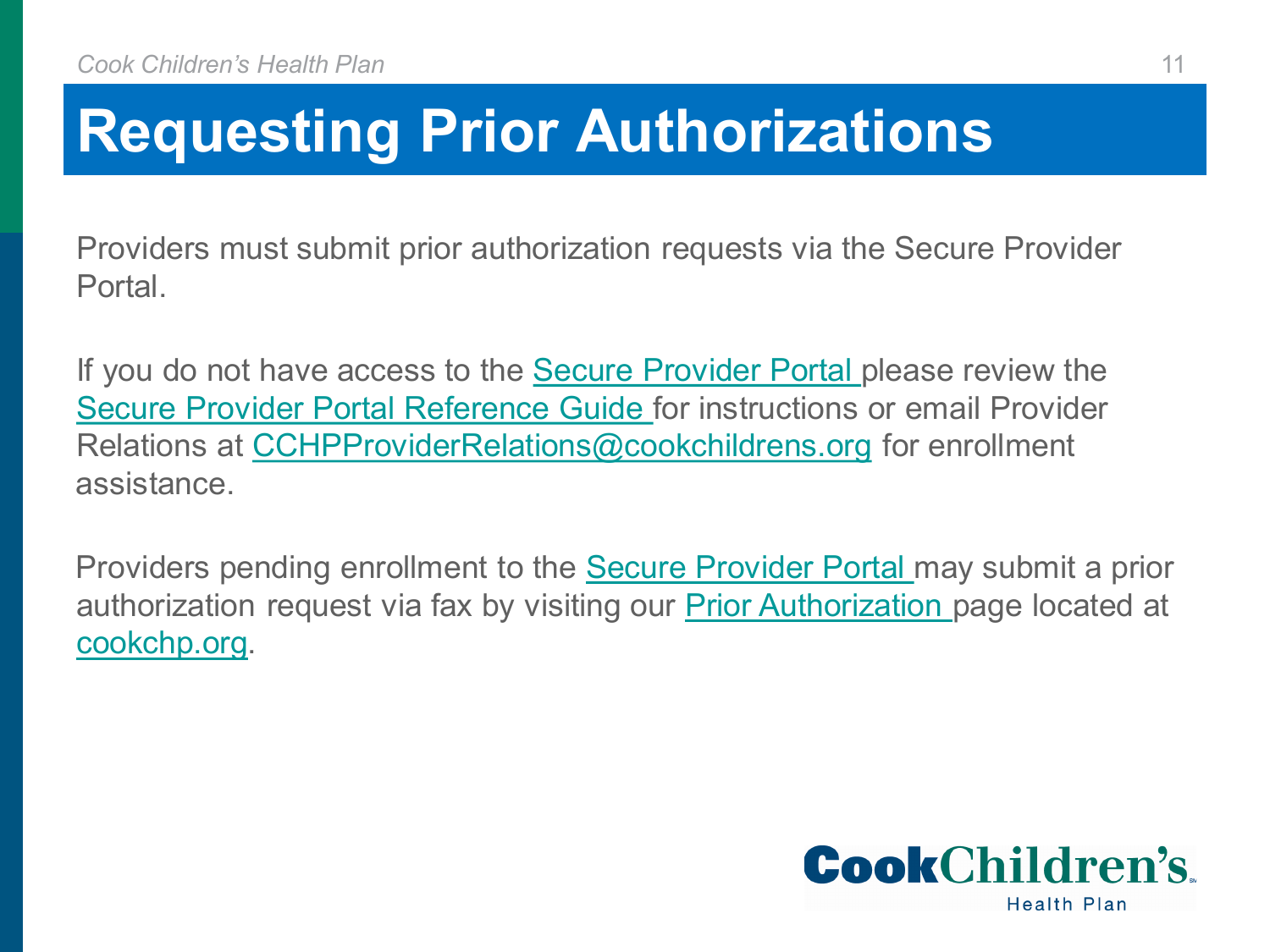#### **Authorization Number – Claim Form**

If a prior authorization is required for the service you provided you must submit the claim form with the authorization number in the appropriate field.

Paper Claim Form

- CMS 1500
	- $\circ$  Item 23
- UB-04
	- o Form locator 63

Electronic Data Interchange

• Loop 2300, Segment REF

**Note:** Claims submitted without the authorization number will be denied.

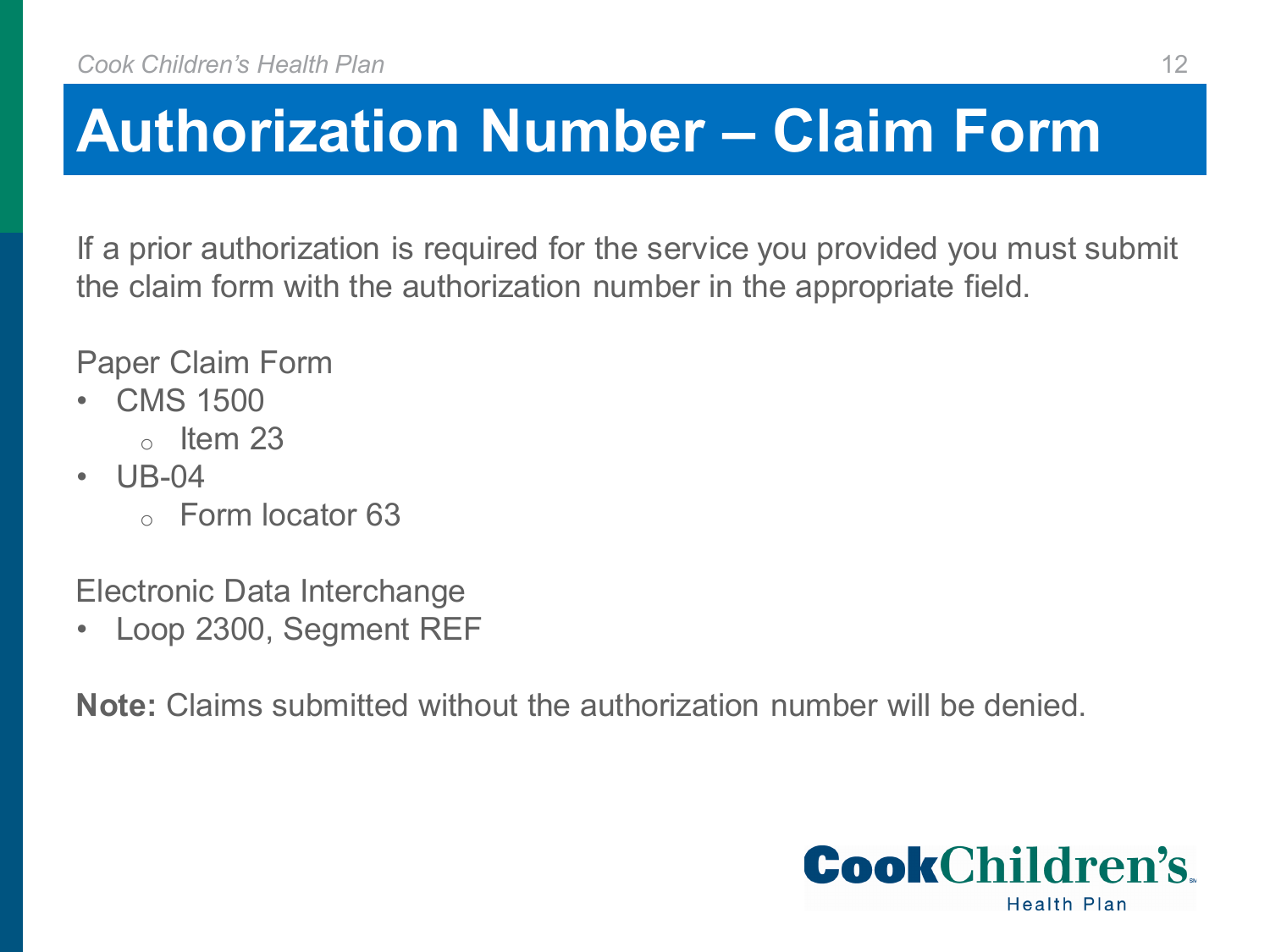#### **Provider Manual and Forms**

To access our Provider Manuals and Forms visit cookchp.org, select Providers, and then [Manuals and Forms.](https://cookchp.org/providers/Pages/provider-manual-and-forms.aspx)

#### **Manual and Forms**



The Provider Manual is a comprehensive reference guide for our products, value-added programs and services. Our hope is that this will make it easier for you and your staff to collaborate with us in providing excellent service to your Cook Children's Health Plan patients.

- STAR/CHIP/CHIP Perinatal Provider Manual
- · STAR Kids Provider Manual
- · Beacon Health Options Provider Manual
- . Pharmacy Provider Manual
- . National Vision Administrators (NVA) Provider Manual

#### **Provider Forms** • Delivery notification form • Durable medical equipment prior authorization request form • High risk pregnancy notification form • Interpreter request form • Letter of interest questionnaire • Non-emergency ambulance prior authorization form • Palivizumab (Synagis) prior authorization request form • Physical, occupational, speech therapy prior authorization request form • Prior authorization request form • Private duty nursing (PDN) authorization request packet • Provider information change form • Specialist acting as a primary care provider request form • STAR and STAR Kids authorized representative form  $\bullet$  W-9 form

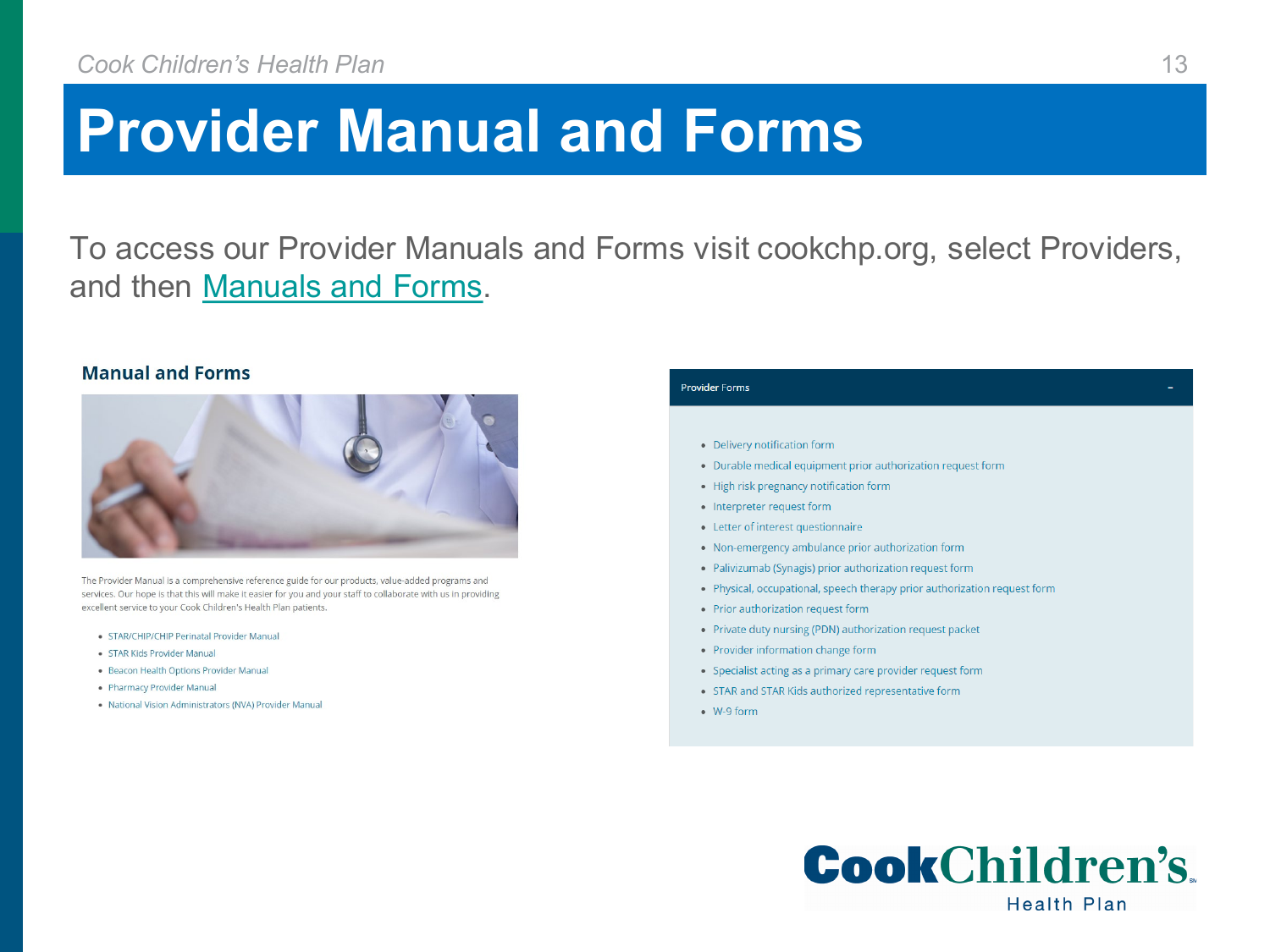#### **Prior Authorization Determination**

The Utilization Management Department processes service requests in accordance with the clinical immediacy of the requested services.

| <b>Severity Type</b>          | <b>Turnaround Time</b>                                 |
|-------------------------------|--------------------------------------------------------|
| <b>Routine</b>                | Within 3 business days after receipt of the<br>request |
| Urgent                        | Within 1 business day after receipt of the<br>request  |
| <b>Inpatient (Concurrent)</b> | Within 1 business day after receipt of the<br>request  |
| <b>Life Threatening</b>       | Within 1 hour after receipt of the request             |

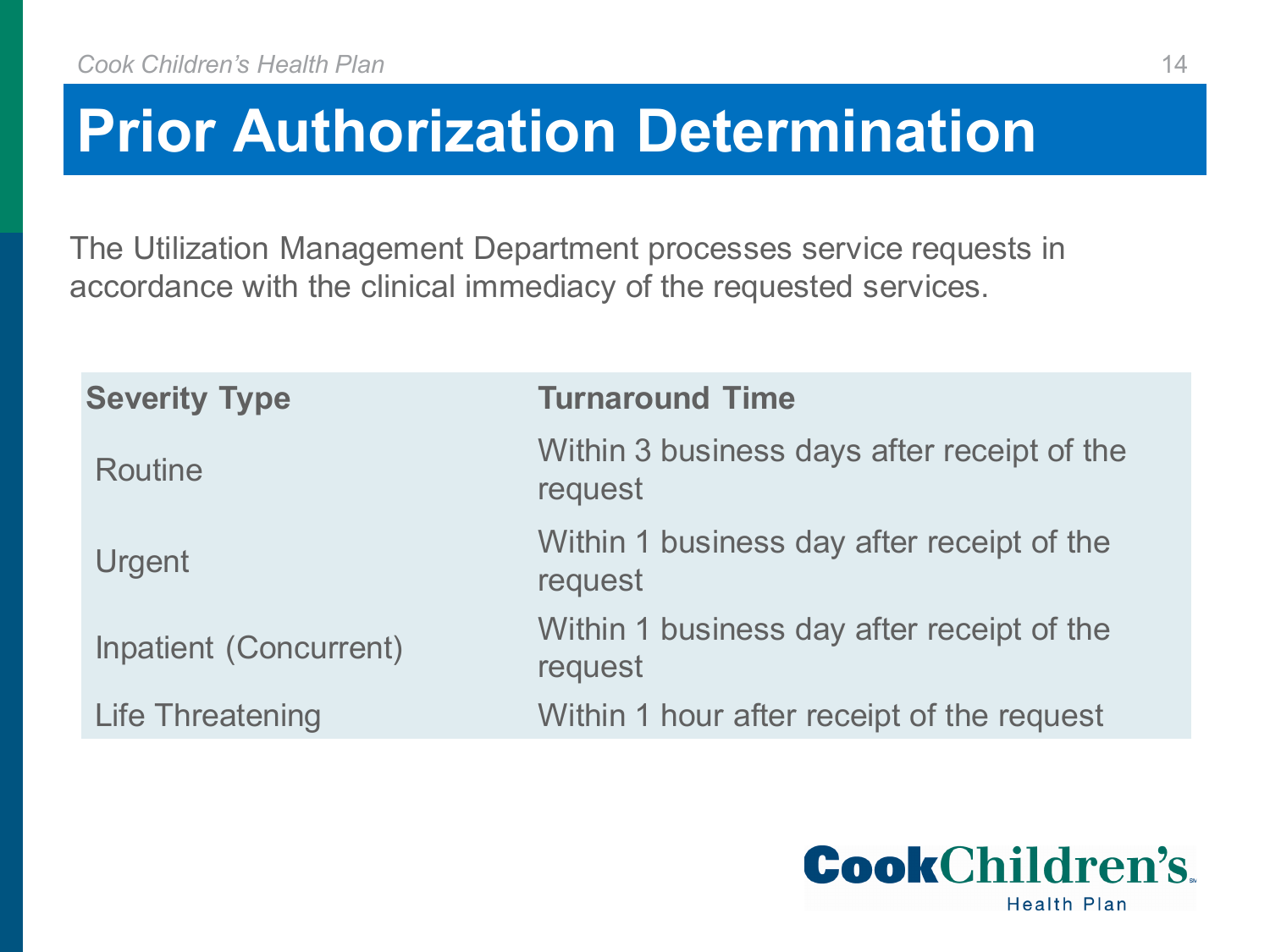#### **Determination Timeframes Defined**

#### **Routine Authorization Request:**

Request for covered preventive and medically necessary health care services that are non-emergent or non-urgent

#### **Urgent and Inpatient (Concurrent) Request:**

• Request that requires medical treatment evaluation or treatment within one (1) business day to prevent serious deterioration of the Member's condition or health

#### **Life Threatening:**

• Requests for post-stabilization or life threatening conditions are completed within one (1) hour of the health plan receiving the request

**Please note**: Requests submitted that are not urgent in nature, but rather submitted as urgent based on the delay in provider submission will be processed as routine authorization requests.

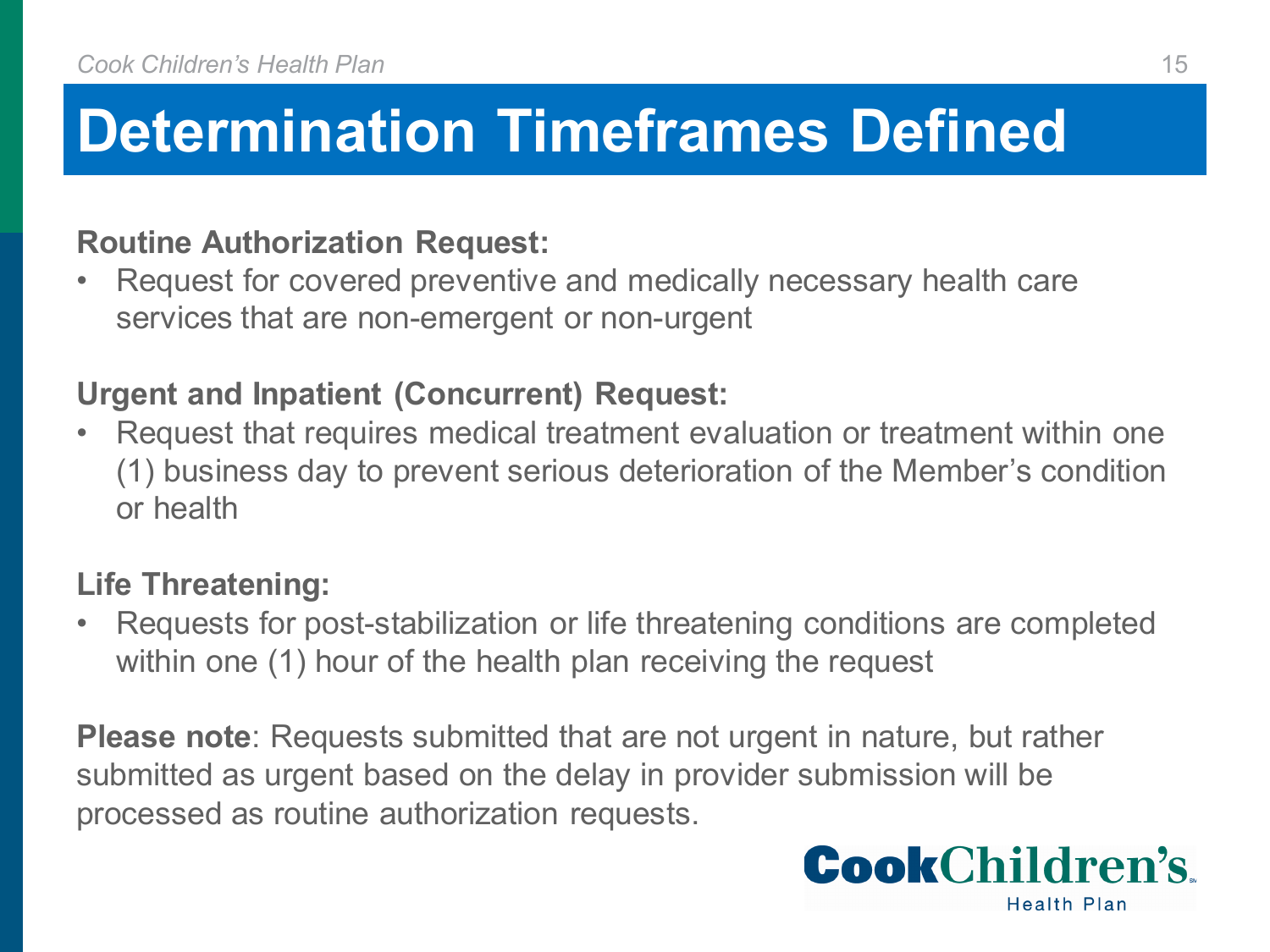The following documentation is required to process a prior authorization request:

- Completed prior authorization form
- Valid and current MD orders
- Clinical information to justify medical necessity for the requested service
- Contact information of Requesting and/or Rendering Provider

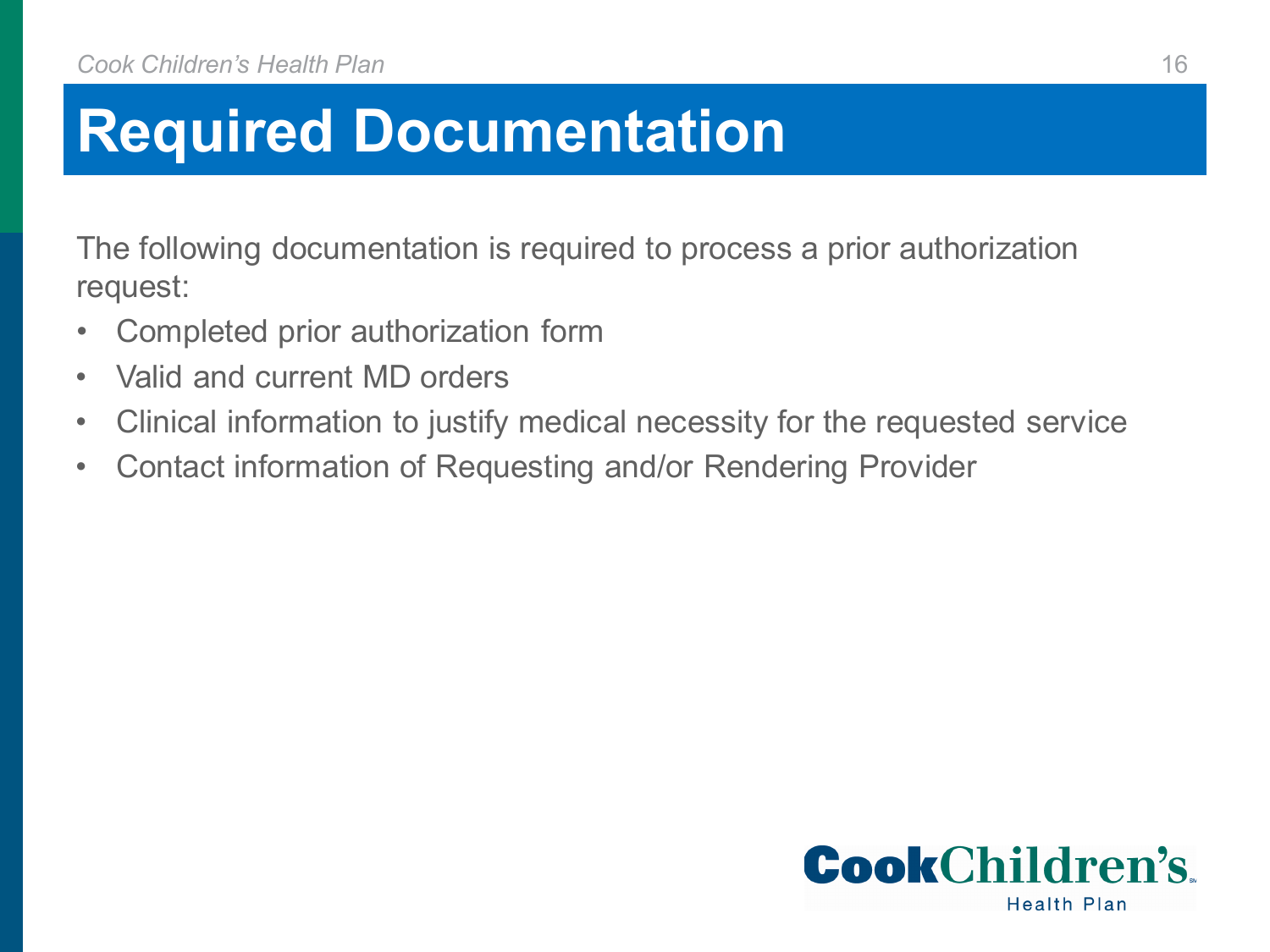## **Required & Essential Information**

Cook Children's Health Plan must receive essential information in order to process a prior authorization request.

Essential information includes all of the following:

- Member Name
- Member ID Number
- Member Date of Birth
- Requesting Provider's Name
- Requesting Provider's National Provider Identifier (NPI)
- Requesting Provider's Tax Identification Number
- Servicing Provider's Name
- Servicing Provider's National Provider Identifier (NPI)
- Servicing Provider's Tax Identification Number

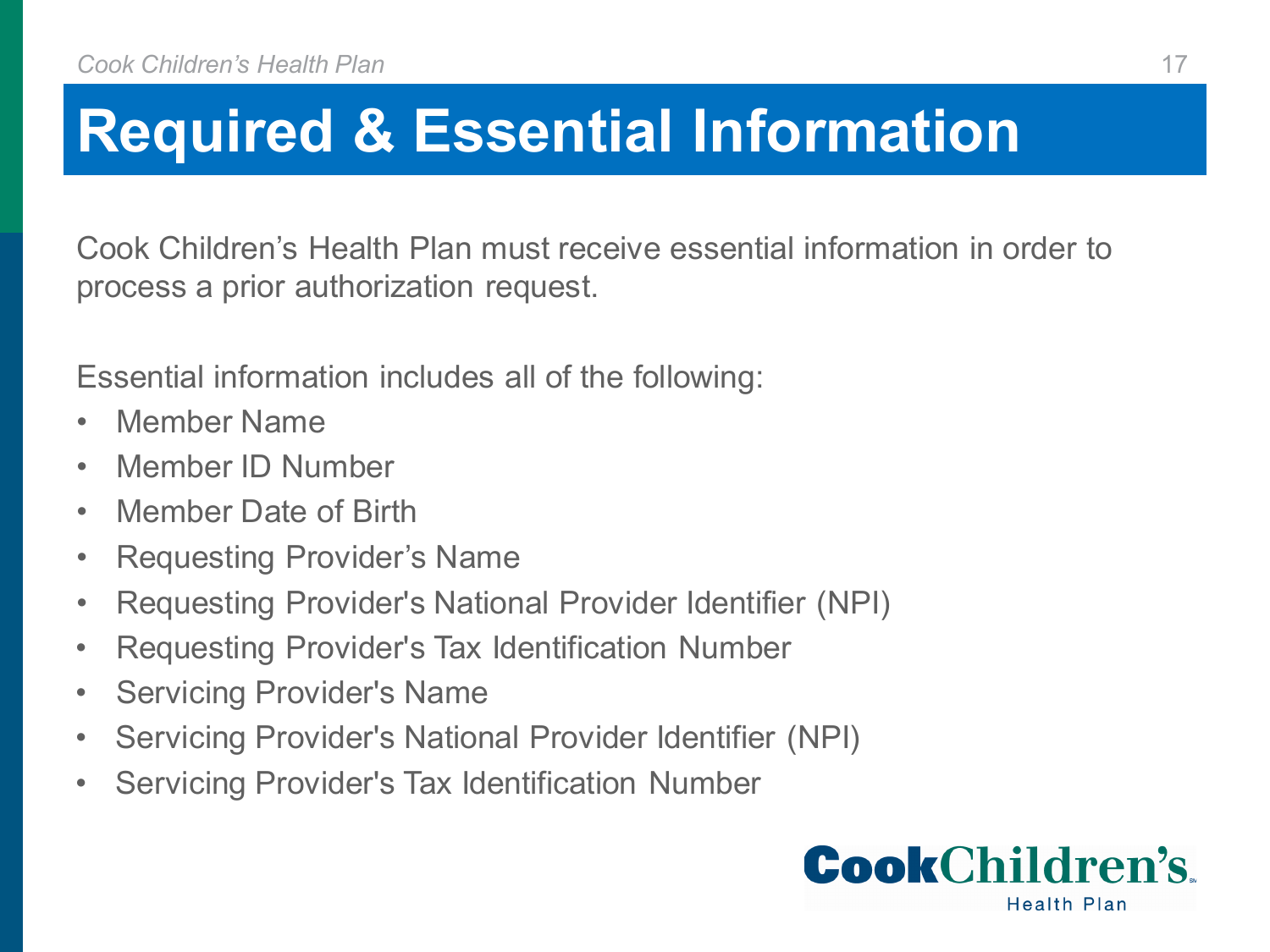### **Required & Essential Information**

- Service requested Current Procedural Terminology (CPT), Healthcare Common Procedure Coding System (HCPCS), or Current Dental Terminology (CDT)
- Service requested start and end date(s)
- Quantity of service units requested based on the CPT, HCPCS, or CDT requested

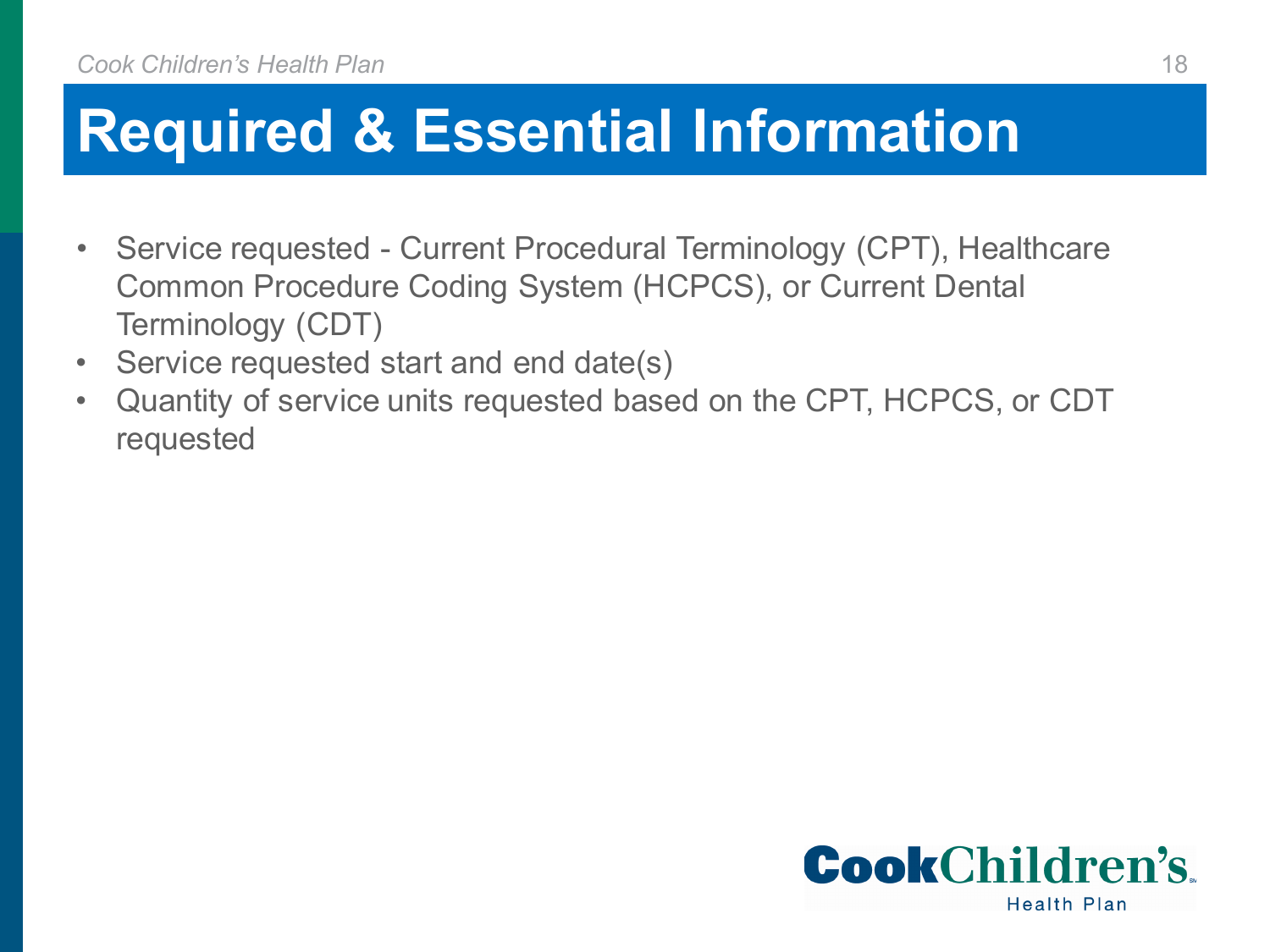#### **Request for Information (RFI Process)**

Providers must submit complete prior authorization requests in order for authorization to be processed timely. Prior authorization requests with incomplete or missing information are processed as follows:

- If essential information is not provided, the request cannot be processed
	- The request is returned to the Requesting Provider outlining the missing elements
		- ‒ The Requesting Provider should submit any supporting clinical documentation they feel would be pertinent to prevent further delays in processing
- The health plan must receive sufficient clinical documentation to support medical necessity for a requested service
- The health plan will process the request once any missing essential information and/or pertinent supporting clinical information is received

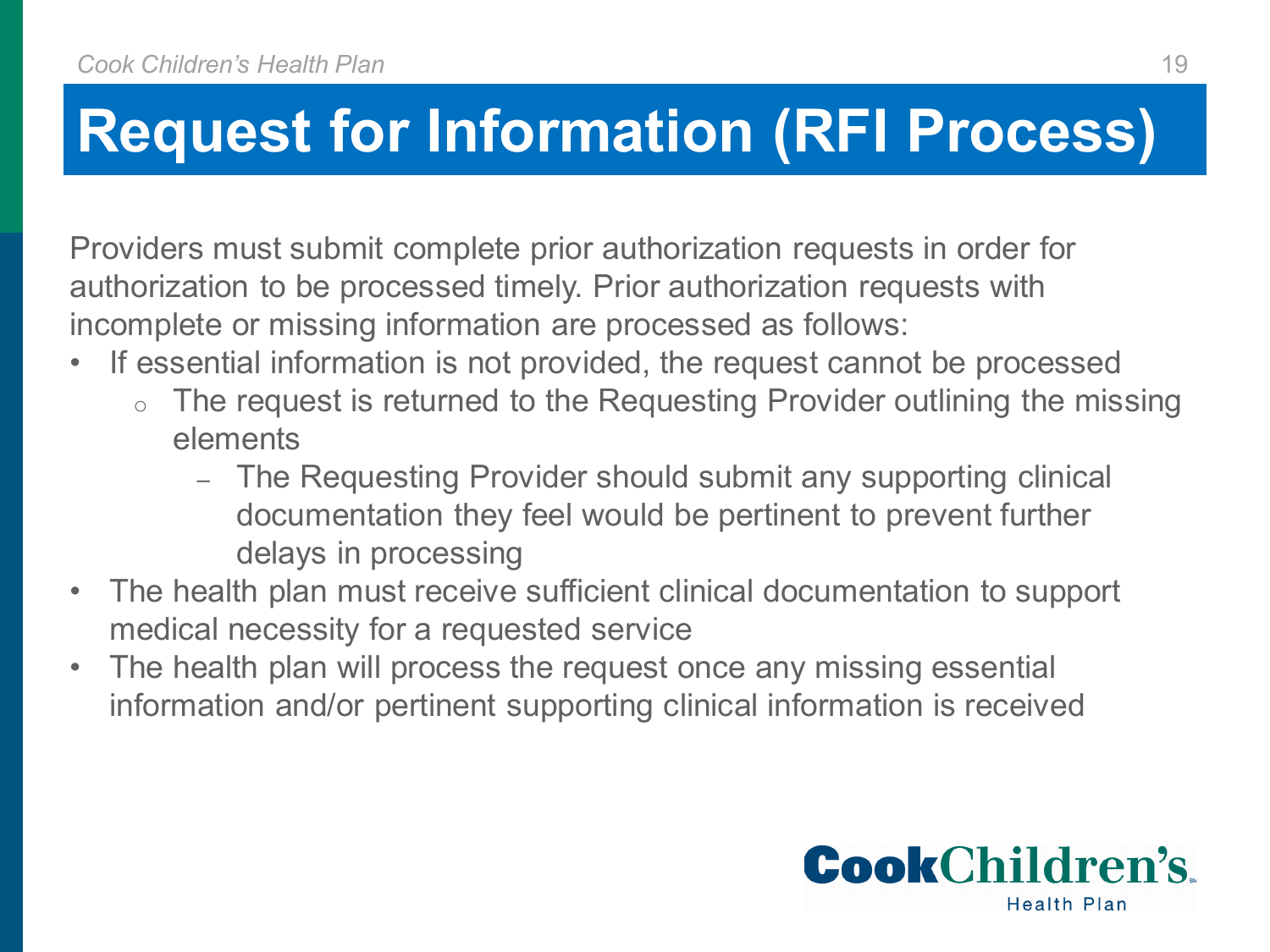#### **Request for Information Timeframes**

If it is determined, upon review, that additional information is needed, a letter is sent to the Member, Requesting and Rendering Provider outlining the information needed.

- Cook Children's Health Plan must receive the requested information within three (3) business days from the date of the letter
	- o Additional information should be submitted to us via our Secure Provider Portal
		- ‒ If you are pending access to the Secure Provider Portal you may fax to 682-885-8402
	- o Please reference the referral number provided on your letter

**Please note**: If the requested information is not received within the specified time frame, Cook Children's Health Plan is required by regulations to make a decision based solely on the information that we have.

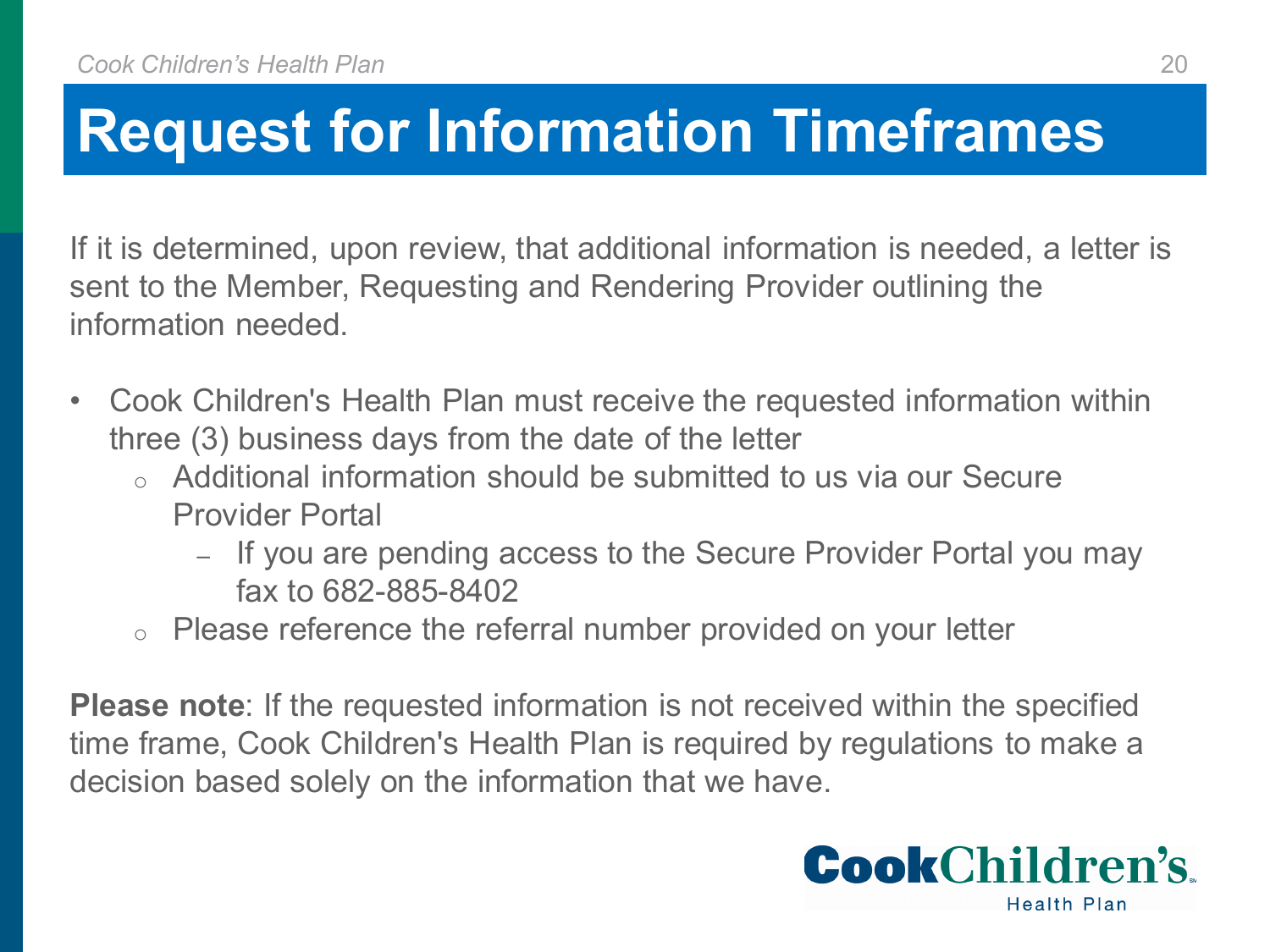### **Determining Medical Necessity**

Cook Children's health Plan uses the following criteria resources for determining medical necessity:

- [Texas Medicaid Provider Procedures Manual](http://www.tmhp.com/Pages/Medicaid/Medicaid_Publications_Provider_manual.aspx)
- [Cook Children's Health Plan Therapy Program Guidelines](https://cookchp.org/providers/Pages/therapy-information.aspx)
- [Cook Children's Health Plan Clinical Information and Documents to Support](https://cookchp.org/SiteCollectionDocuments/pdfs/prior-authorization/Clinical-Info-and-Docs-to-Support-Medical-Necessity.pdf)  Medical Necessity
- [Autism Benefit Services](https://www.tmhp.com/resources/provider-manuals/tmppm)
- InterQual 2019<sup>\*</sup>
- Hayes Technology, Inc.\*
- Up-To-Date\*
- Cook Children's Health Plan Developed Criteria\*

\* These criteria are available to Members, Physician's and Other Professional Providers upon request.

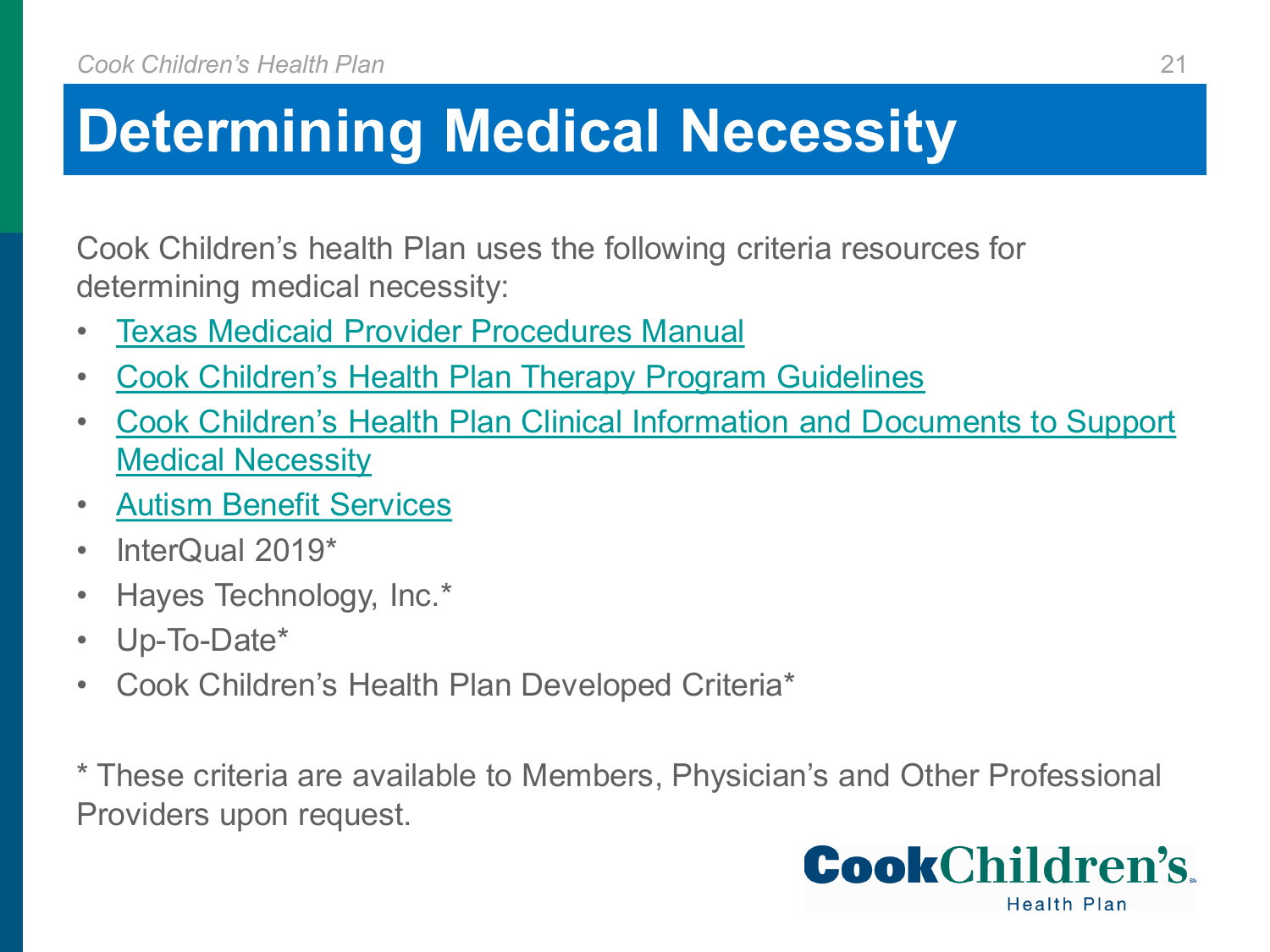#### **Determining Medical Necessity**

For Practitioners who do not have internet or fax access, a copy of the criteria is available by mail. Call Provider Support Services at 888-243-3312 and ask to speak with Utilization Management.

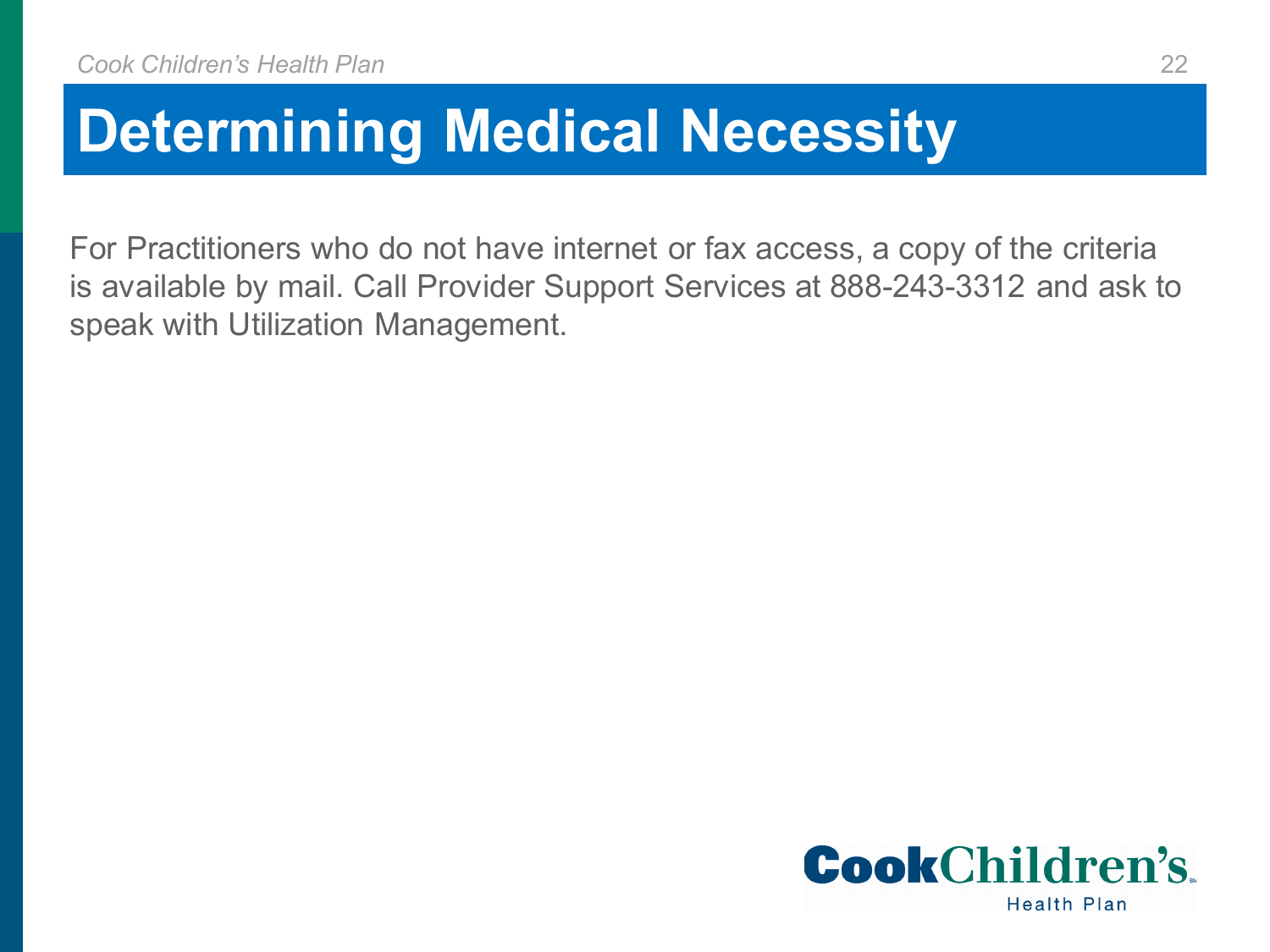# **Private Duty Nursing (PDN)**





REV 05/13/2021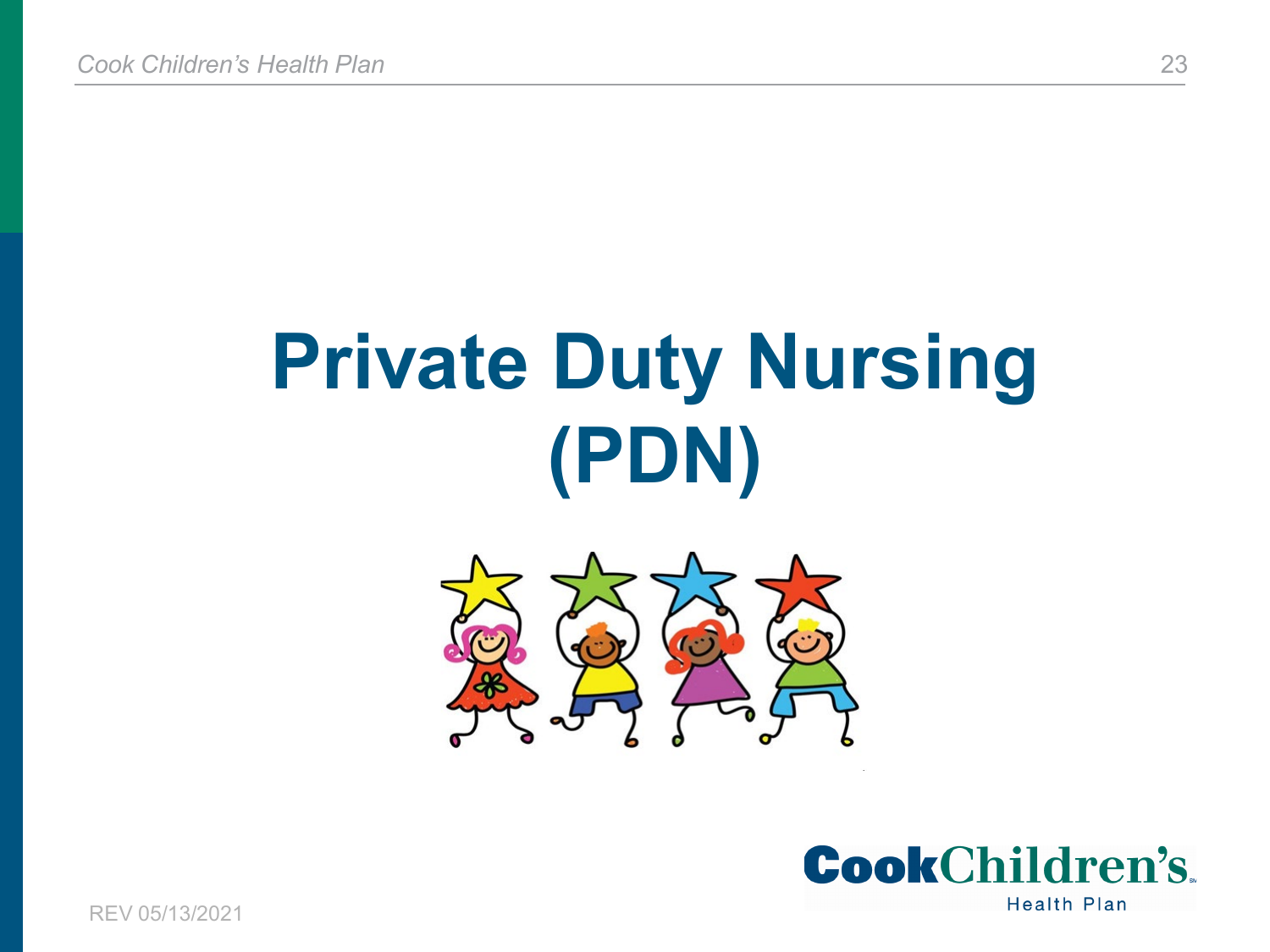## **Private Duty Nursing (PDN)**

- Private Duty Nursing is a benefit of the Texas Health Steps Comprehensive Care Program (THSteps-CCP) for Medicaid Clients who are 20 (twenty) years of age or younger
- Private Duty Nursing as described by the Texas Occupations Code Chapter 301, is when the recipient requires more individual and continuous care than is available from a visiting nurse or than is routinely provided by the nursing staff of a hospital or skilled nursing facility
- Private Duty Nursing services include observation, assessment, intervention, evaluation, rehabilitation, care and counsel, or health teachings of a recipient who has a disability or chronic health condition or who is experiencing a change in normal health processes
- Private Duty Nursing services must be prior authorized
	- o Prior authorization is a condition of reimbursement, but is not a guarantee of payment

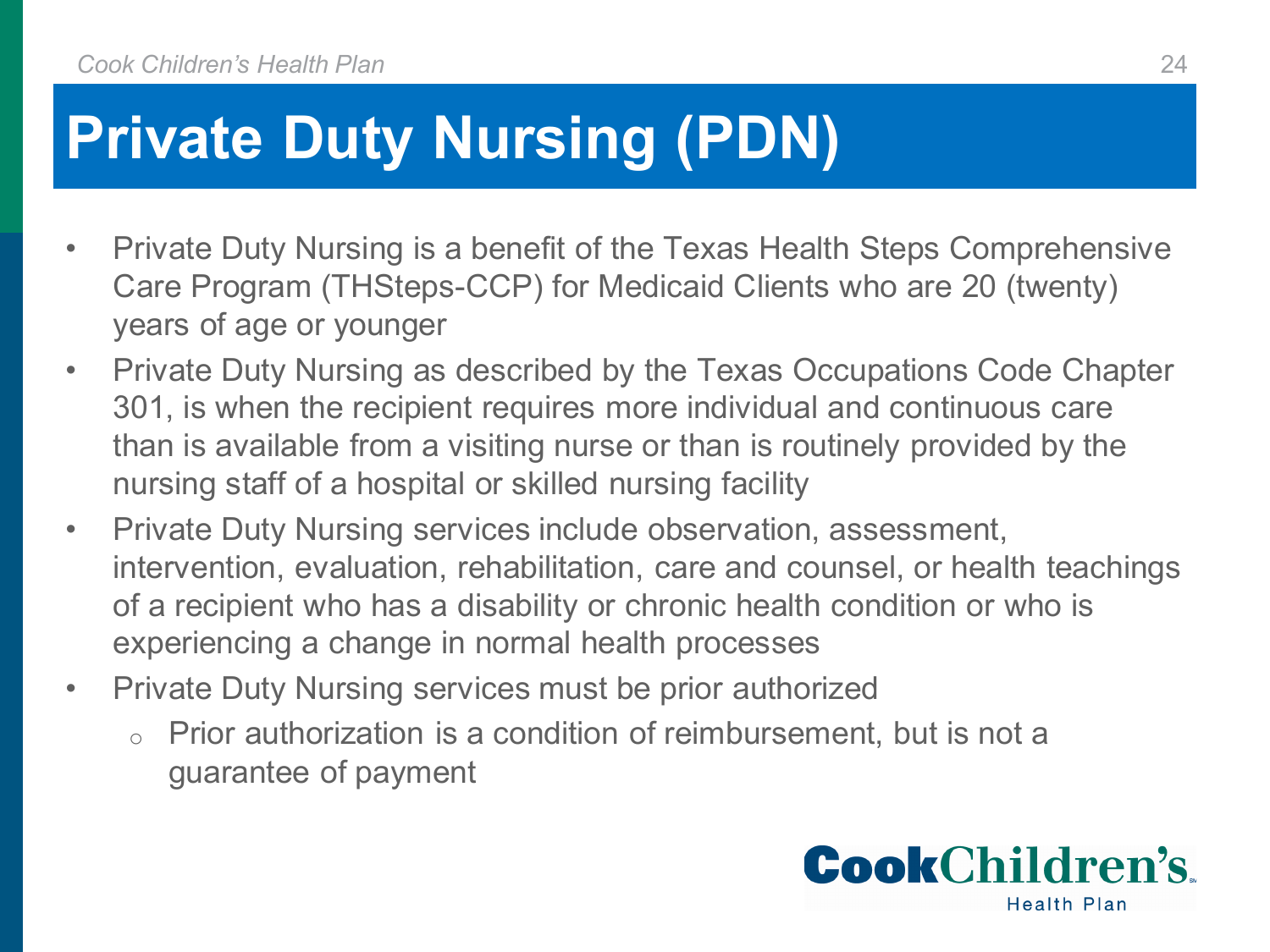## **Private Duty Nursing (PDN)**

- o The Provider must use documents, tools, or processes published in the Texas Medicaid Provider Procedures Manual to request prior authorization
- Private Duty Nursing services are for clients who meet medical necessity criteria, and who require individualized, continuous, skilled care beyond the level of skilled nursing visits normally authorized under Texas Medicaid Home Health Skilled Nursing and Home Health Aide Services
- Private Duty Nursing services that are intended to provide mainly respite care, child care, and/or do not directly relate to the client's medical needs or disability are not a benefit of Texas Medicaid

Reference: TMPPM, 4.1 Services, Benefits, Limitations, and Prior Authorization, 1 T.A.C. 363.311 Prior Authorization Requirements

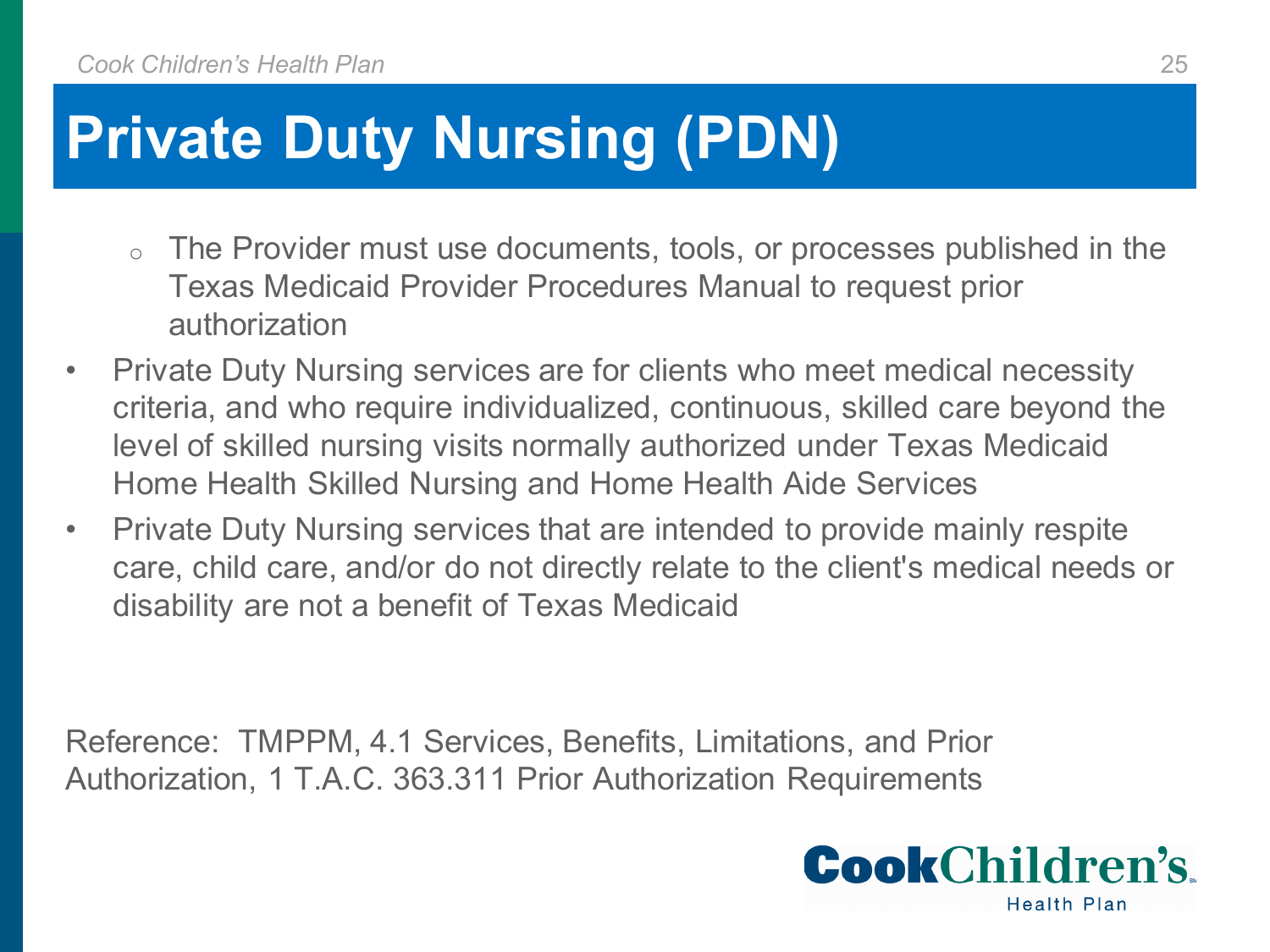# **Private Duty Nursing Eligibility**

To be eligible for Private Duty Nursing (PDN) services, a client must meet all the following criteria:

- Be birth through 20 (twenty) years of age and eligible for Medicaid and **THSteps**
- Meet medical necessity criteria for PDN
- Have a Primary Physician who must:
	- o Provide a prescription for PDN services
		- Provide specific written orders for continuing and ongoing PDN services
	- o Recommend, sign and date the nursing Plan of Care (POC)
	- o Sign a statement of need to support medical necessity of PDN
	- o Provide continuing medical care of the client, including but not limited to, examination or treatment within 30 (thirty) calendar days prior to the start of PDN services, or within 6 (six) months of the PDN extension Start of Care (SOC) date**CookChildren's**



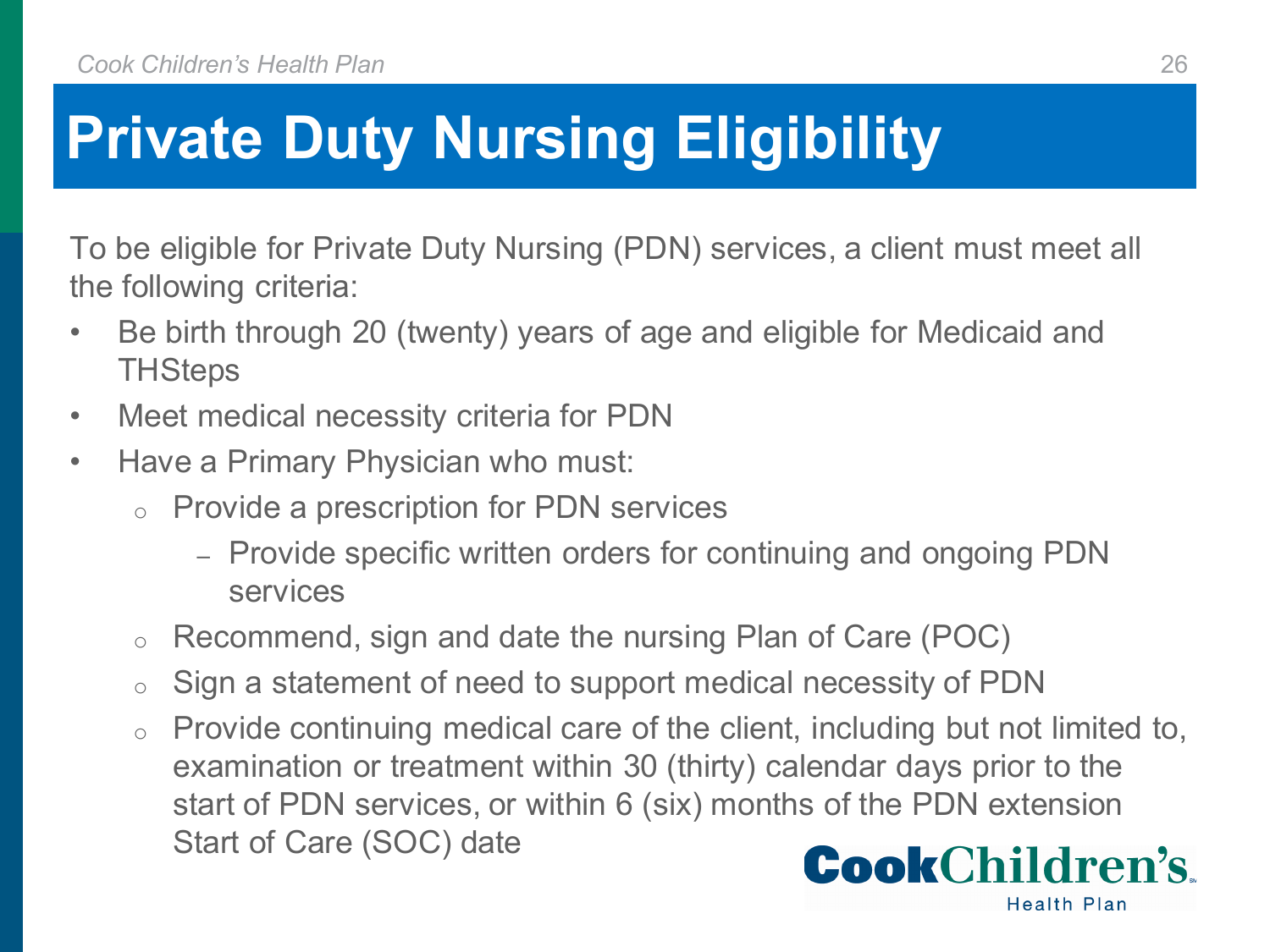## **Private Duty Nursing Eligibility**

- o Maintain documentation that the Member's medical condition will allow safe delivery of PDN services as described in the nursing POC
- All requests for PDN must be based on the *current* medical needs of the client

Reference: TMPPM, 4.1 Services, Benefits, Limitations, and Prior Authorization

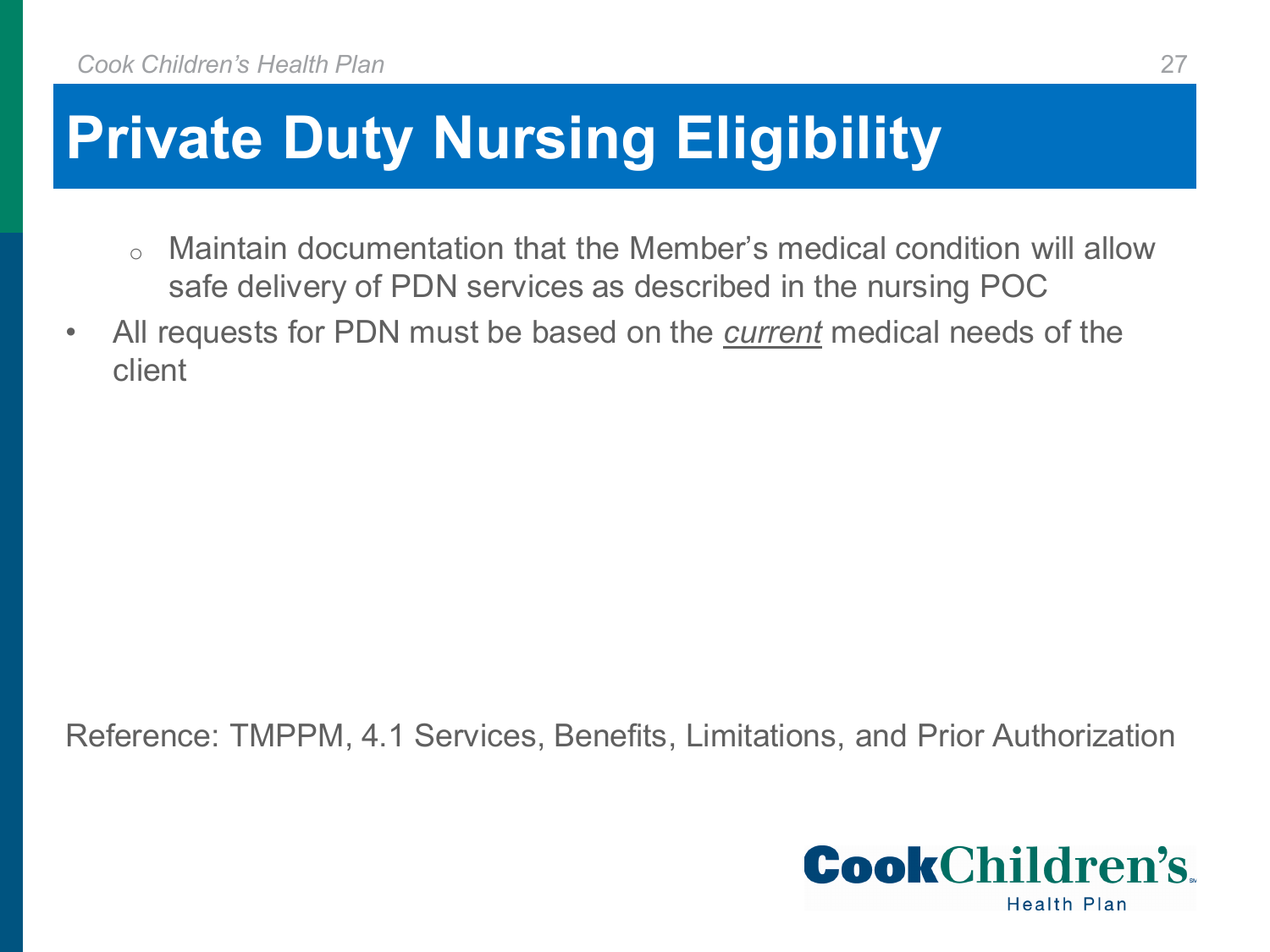Providers requesting prior authorization for PDN services must submit all of the following documentation:

- Comprehensive Care Program Prior Authorization Request Form
	- Signed and dated by the Physician within 30 (thirty) days prior to the Start of Care (SOC) date
- Completed Plan of Care (POC) form
	- Signed and dated by the Primary Physician within 30 (thirty) calendar days prior to the Start of Care (SOC) date
- Completed Nursing Addendum to Plan of Care form
	- o Signed and dated by the Primary Physician, RN completing the assessment, *AND* Member/parent/guardian/responsible adult signature within 30 (thirty) calendar days prior to the Start of Care (SOC) date

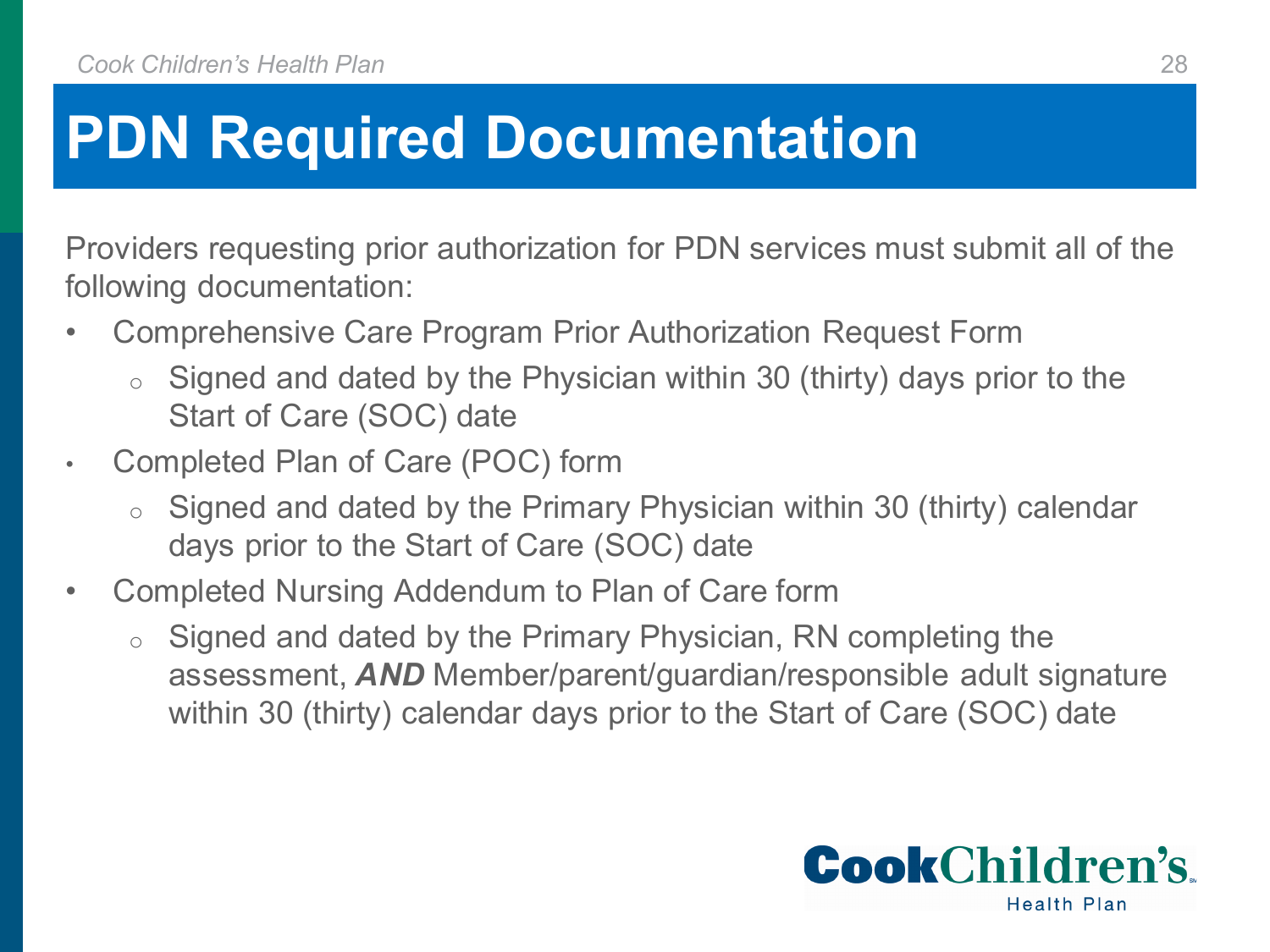- An updated problem list
- Updated rationale or summary page
- A contingency plan
- A 24 hour daily care Flow Sheet (helps to make the distinction between continuous and intermittent skilled nursing tasks)
- A *signed* Acknowledgment
- The PDN Provider may be asked to submit additional documentation including, but not limited to, nurse's notes, medication administration records, seizure logs, and ventilator logs to support medical necessity
- The Provider may request a revision at any time during the authorization period if medically necessary, but must be submitted within three (3) business days of the revised Start of Care (SOC) date

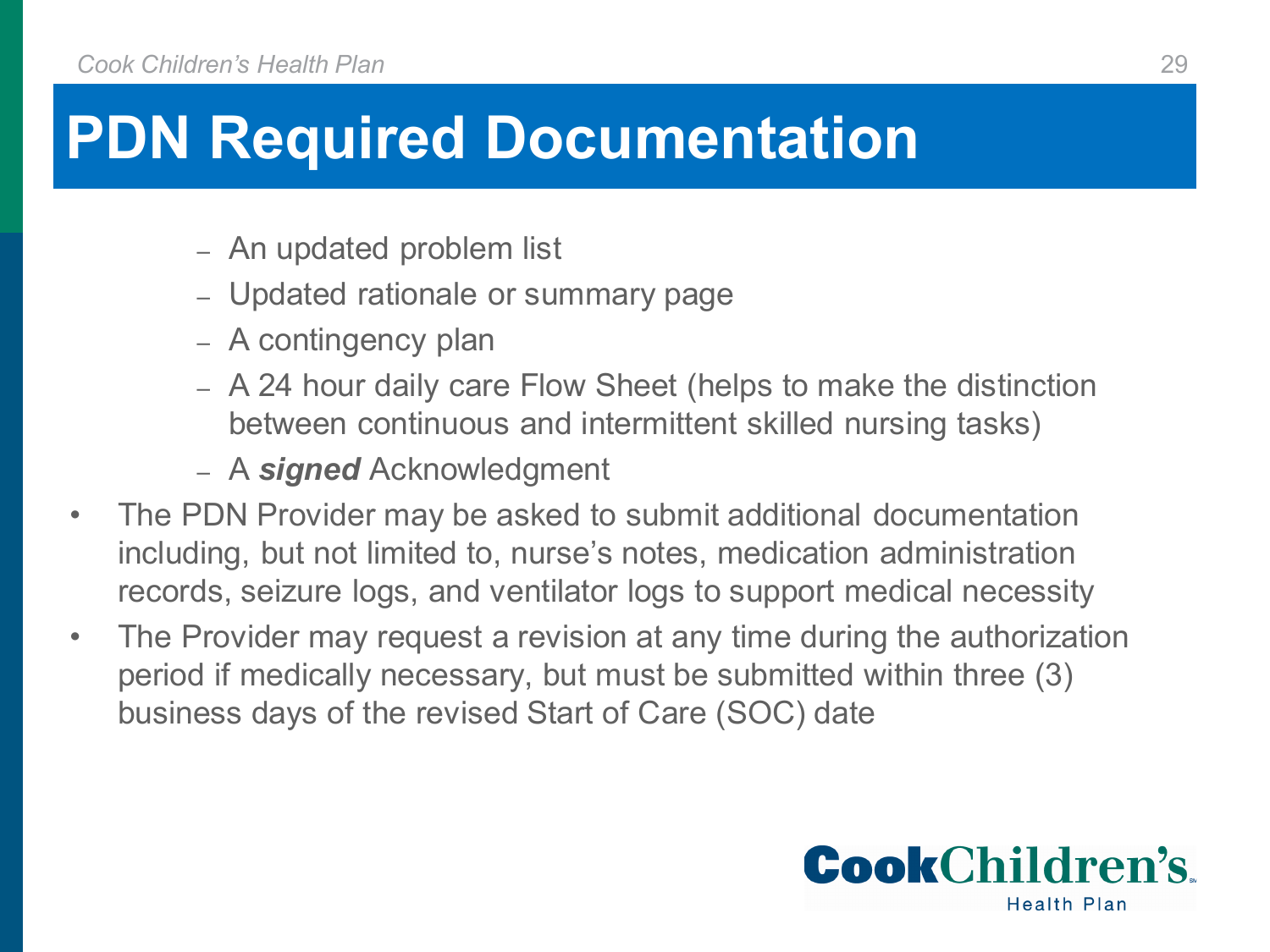- Revisions during a current authorization period must fall within that authorization period
	- If the revision is requested outside of the current authorization period, the Provider must request a new authorization and submit the following documentation
		- ‒ A completed Comprehensive Care Program Prior Authorization Request Form
			- Signed and dated by the Primary Physician within 30 (thirty) calendar days prior to the revised Start of Care (SOC) date
		- ‒ A completed Plan of Care (POC) form
			- Signed and dated by the Primary Physician within 30 (thirty) calendar days prior to the revised Start of Care (SOC) date
		- ‒ A completed Nursing Addendum to Plan of Care for PDN

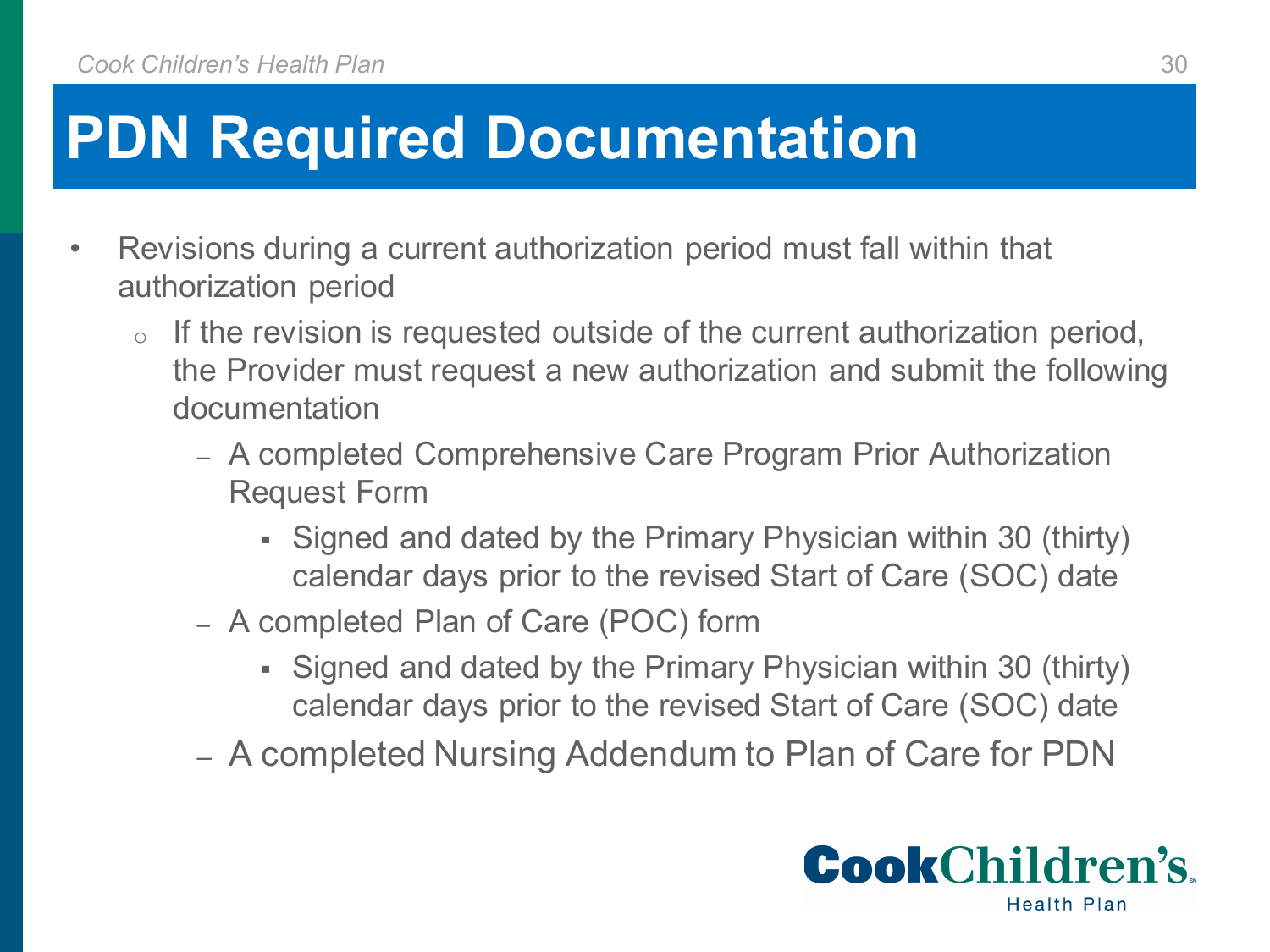- Signed and dated by the Primary Physician, RN completing the assessment, and the parent/guardian within 30 (thirty) calendar days of the revised Start of Care (SOC) date
- Providers are responsible for the safe transition of services when the authorization decision is a denial or a reduction of services
- The Provider must also notify the physician and the Member/guardian on receipt of an authorization, a denial, or change in PDN services

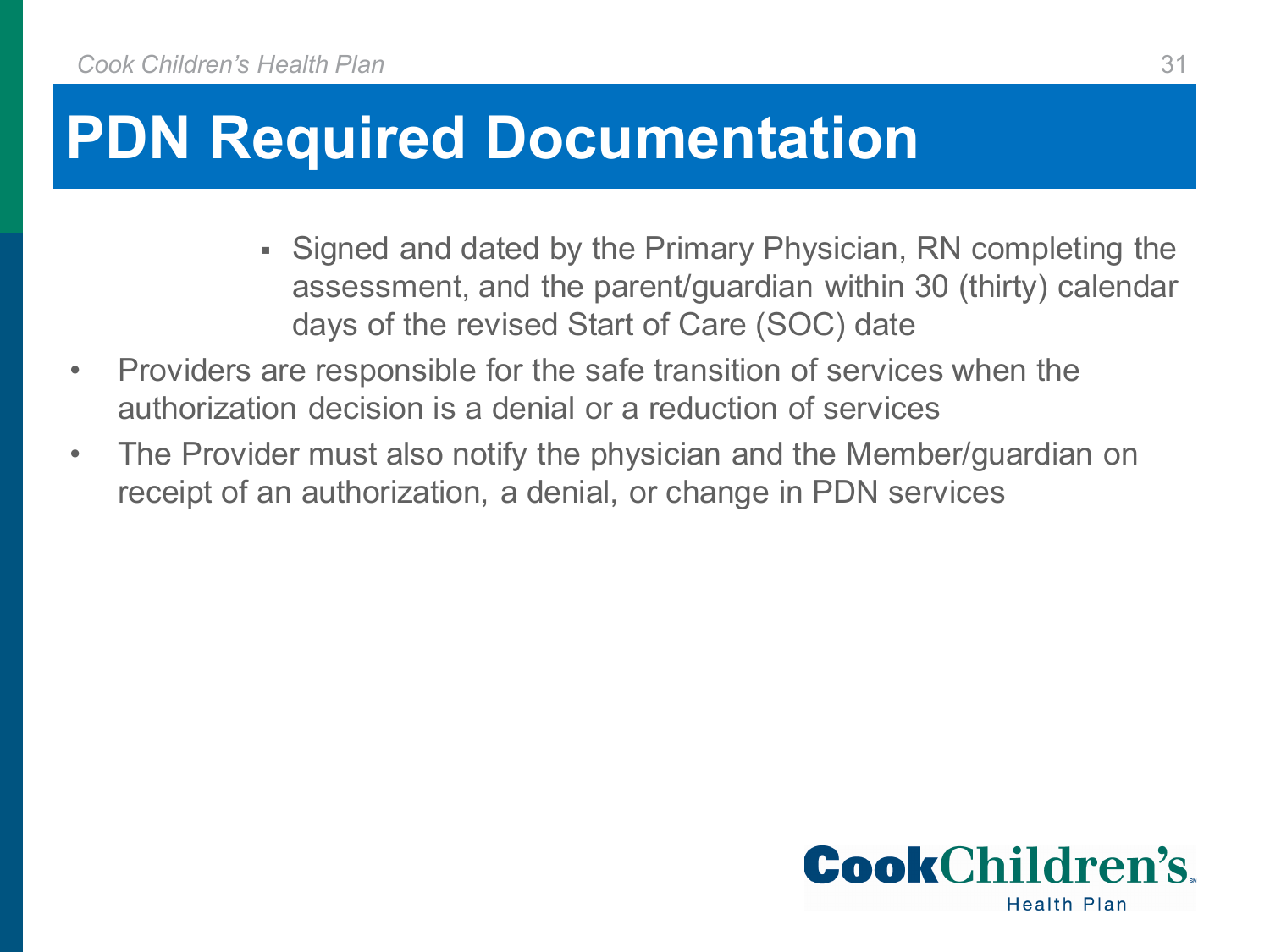#### **Commonly Seen Errors**

- Long list of Previous Medical History (PMH) not relevant to current needs
- Unclearly labeling *new and relevant* information
- Not providing a *clear* summary of recent health history (ninety (90) days)
- Providing excessive information about *non-skilled* tasks
- 24 (twenty-four) hour flowsheets not accurately reflecting the requested number of hours
- Missing *required* signatures
- Errors with Change of Provider (COP) requests
	- o Not including Ordering Provider signature
	- o Delay of PDN services until revised authorization received, but while initial authorization is active
	- o Requesting units or dates of service beyond the initial approval without information to show medical necessity for the revision

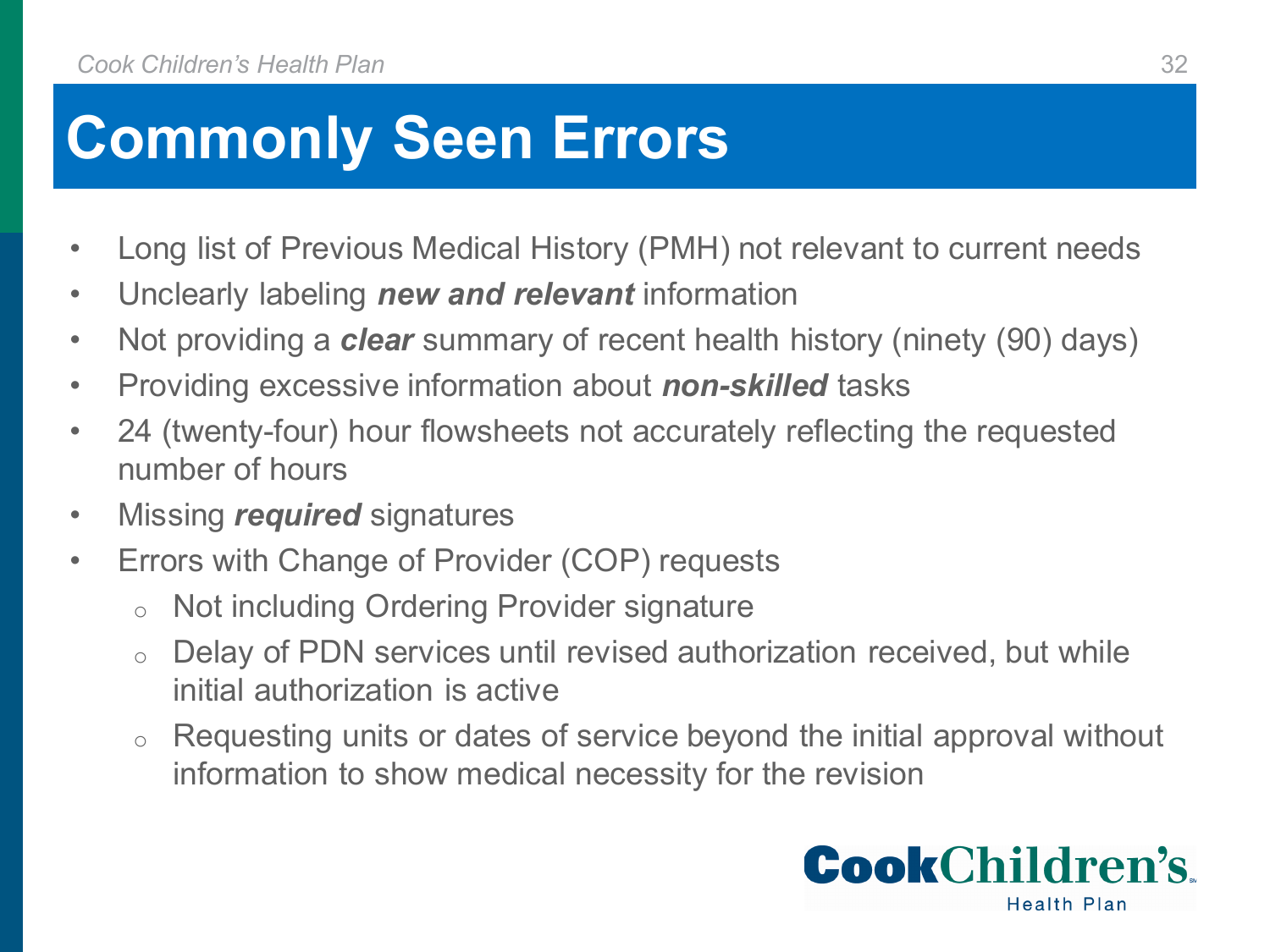# **Therapy Services Handbook**

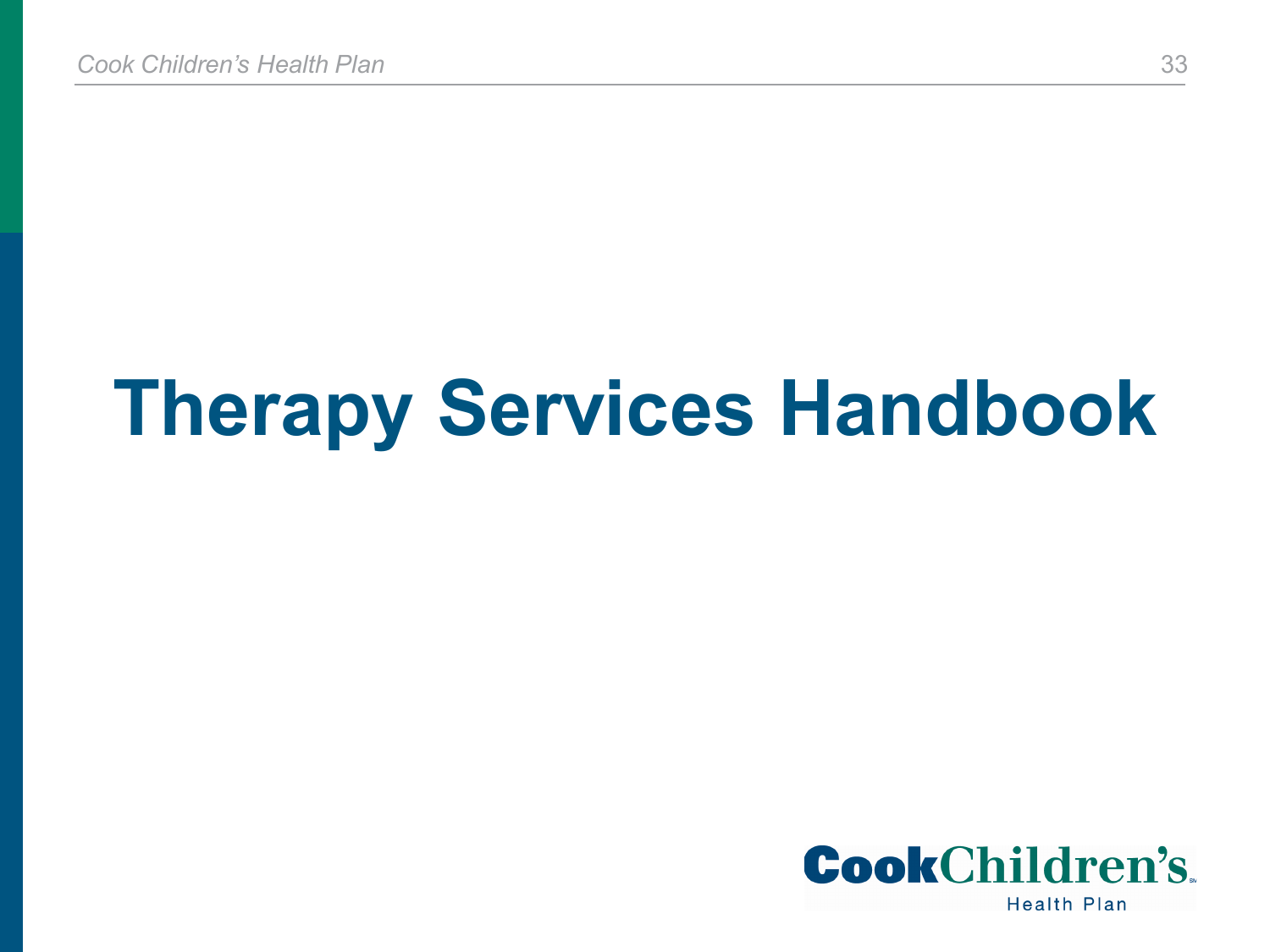## **Updated Therapy Handbook**

- Provider compliance as of October 1, 2021
- Available on the **Therapy Information** page at **cookchp.org**



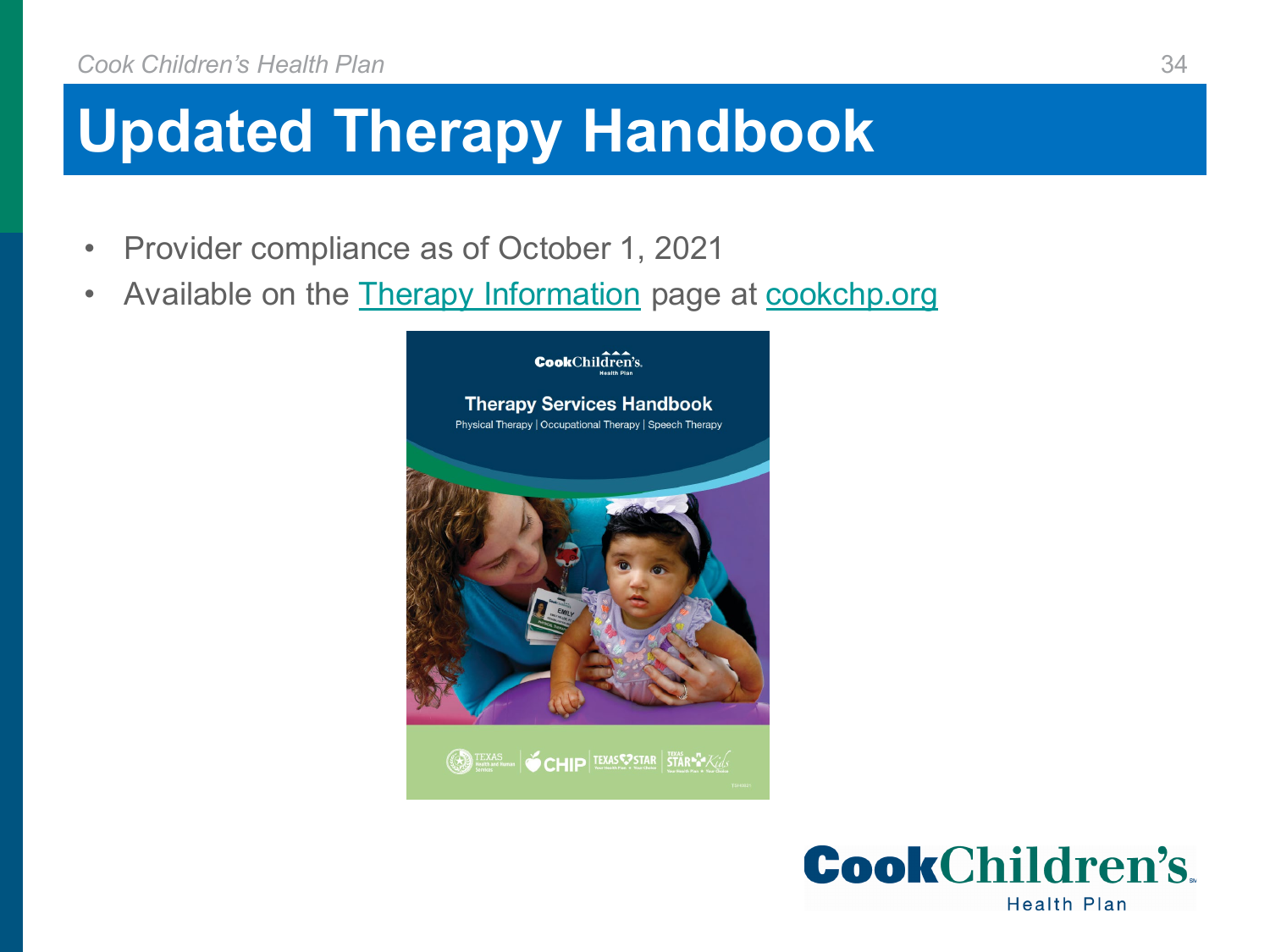## **Highlight of Changes**

- Essential Information with Relevant Clinical Documentation
- Request for Information
- **Hearing Screening Guidelines**
- **Bilingual Documentation**
- **Telehealth**
- Augmentative Communication
- Oral Motor, Swallowing, and Feeding Disorders

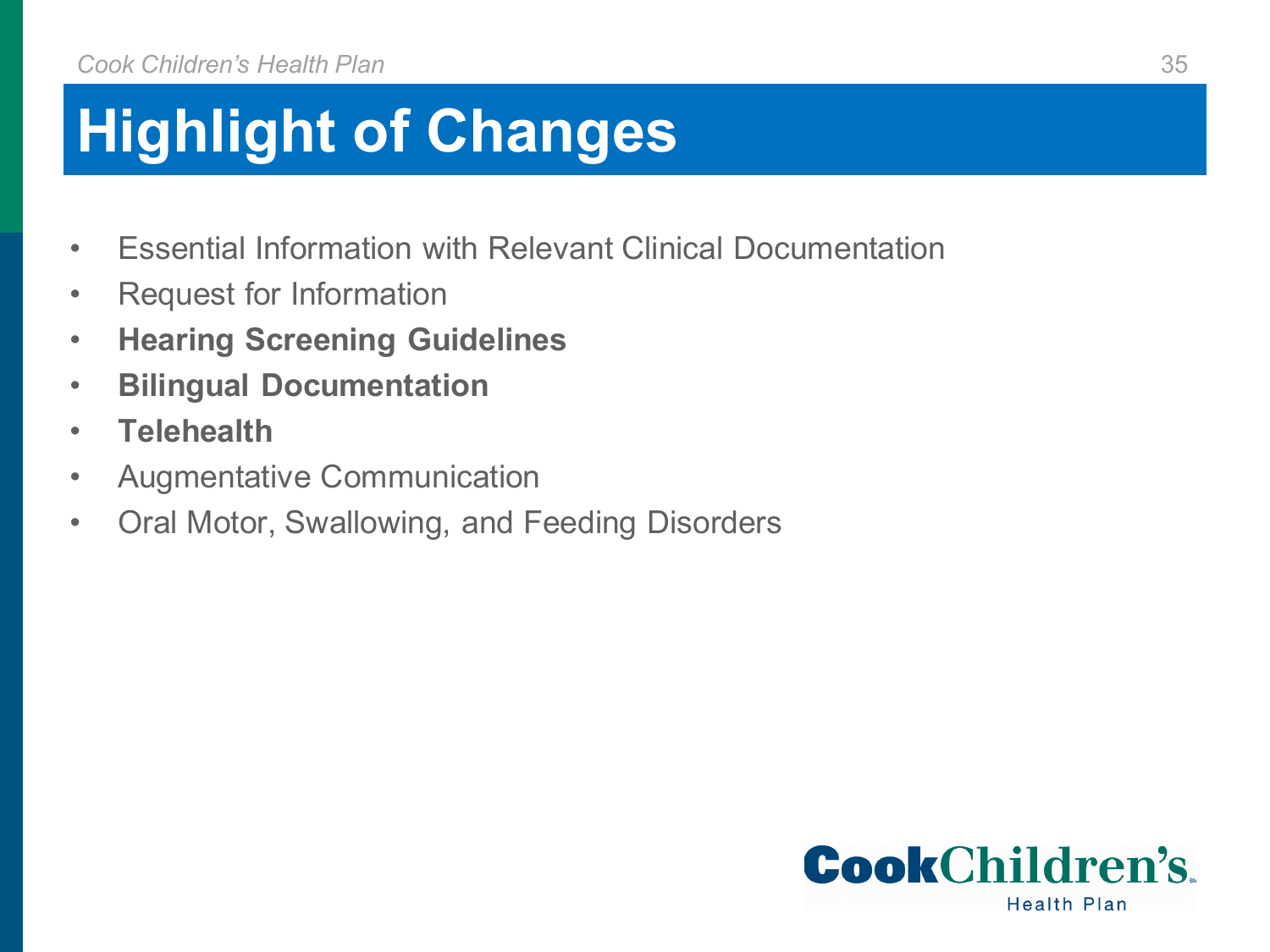## **Hearing Screening Guidelines**

Objective hearing screening guidelines may include:

- Audiometric screening
	- Completed with use of audiometer and performed by Primary Care Physician, audiologist, school nurse or speech-language pathologist
	- When members are not required to have audiometric screening on the THSteps Medical Checkup Periodicity Schedule for Infants, Children, and Adolescents, use age-appropriate objective hearing screening tools
	- o Cook Children's Health Plan Hearing Loss Risk Screen
		- ‒ Printable copy located in [Therapy Services Handbook](https://cookchp.org/SiteCollectionDocuments/pdfs/provider-therapy/Therapy-Services-Handbook.pdf)

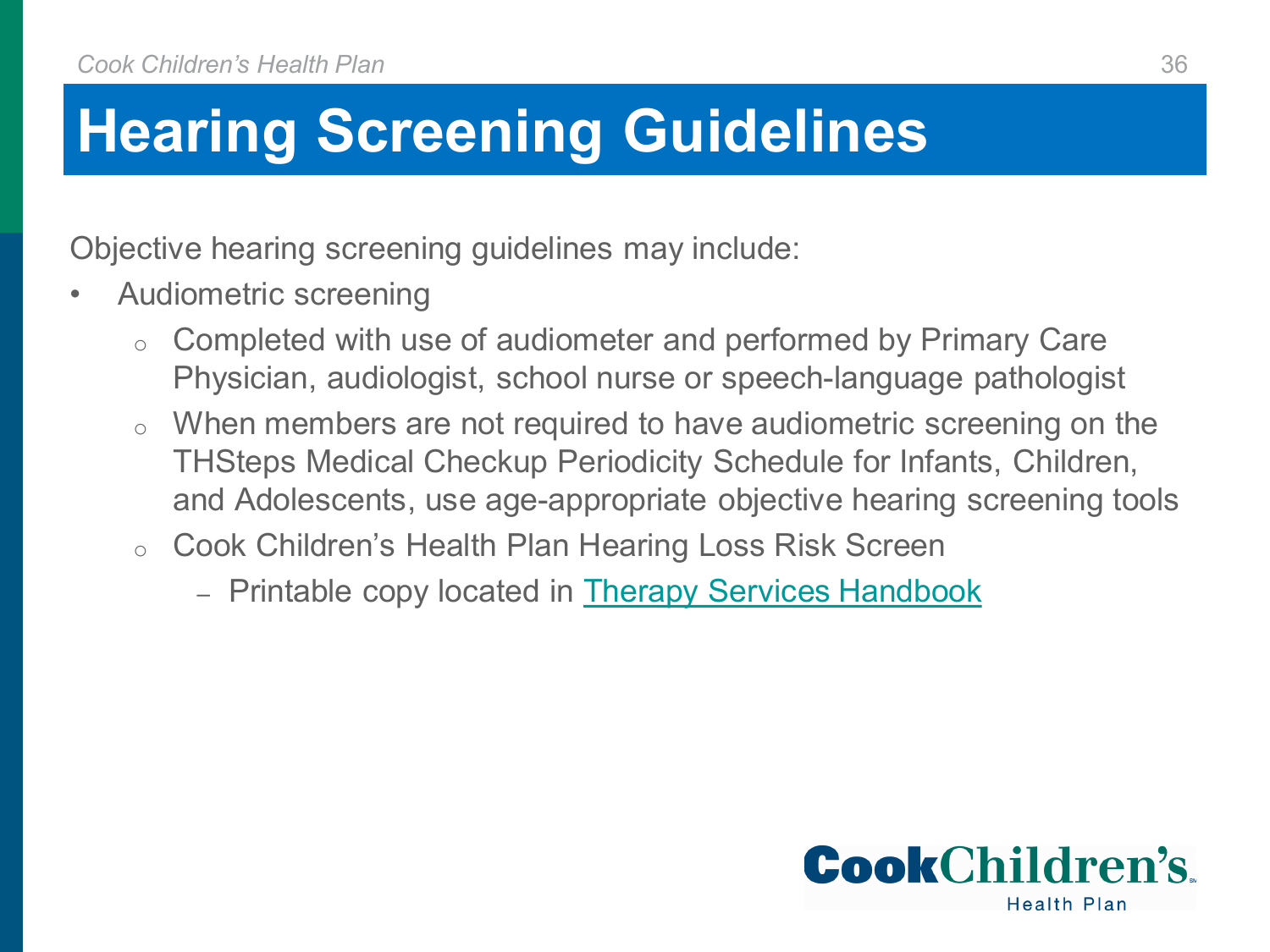#### **Hearing Loss Risk Screen**

#### **Hearing Loss Risk Screening**

Please complete the below questionnaire for Speech Therapy requests (not required for feeding only requests):

#### **Ages Birth to Three Years**

If 2 or more 'yes' answers then screen considered FAIL and an objective hearing screen is needed within 6 months.

#### **Ages Three Years and Above:**

If 3 or more 'yes' answers then screen considered FAIL and an objective hearing screening is needed within 6 months.

#### **Cook Children's Health Plan Hearing Loss Risk Screen**

- no Are you ever concerned about your child's hearing? **Ves**
- no Is there a family history of hearing loss?
- no Is there a history of more than 3 ear infections in the last 12 months?
- no Has your child had surgery for their ears or hearing? (Ex. Ear tubes)
- no Does your child have a history of using ototoxic medications (medications that may cause hearing loss)? Or have they had chemotherapy?
- no History of illness or syndrome associated with hearing loss (ex. Down syndrome, cleft palate, CMV, ves meningitis, scarlet fever, measles, and hyperbilirubinemia)?
- no History of premature birth (before 37 weeks gestation) or low birth weight (below: 5 pounds, 8 ounces)? yes

#### If any of the items below are checked 'yes' a hearing screen will be needed within 6 months:

- no Has child failed a hearing screen in the last 12 months?
- no Does child use hearing aids/cochlear implants/bone anchored hearing implant?

Based on Year 2007 Position Statement: Principles and Guidelines for Early Hearing Detection and Intervention Programs. Joint Committee on Infant Hearing. American Academy of Pediatrics.

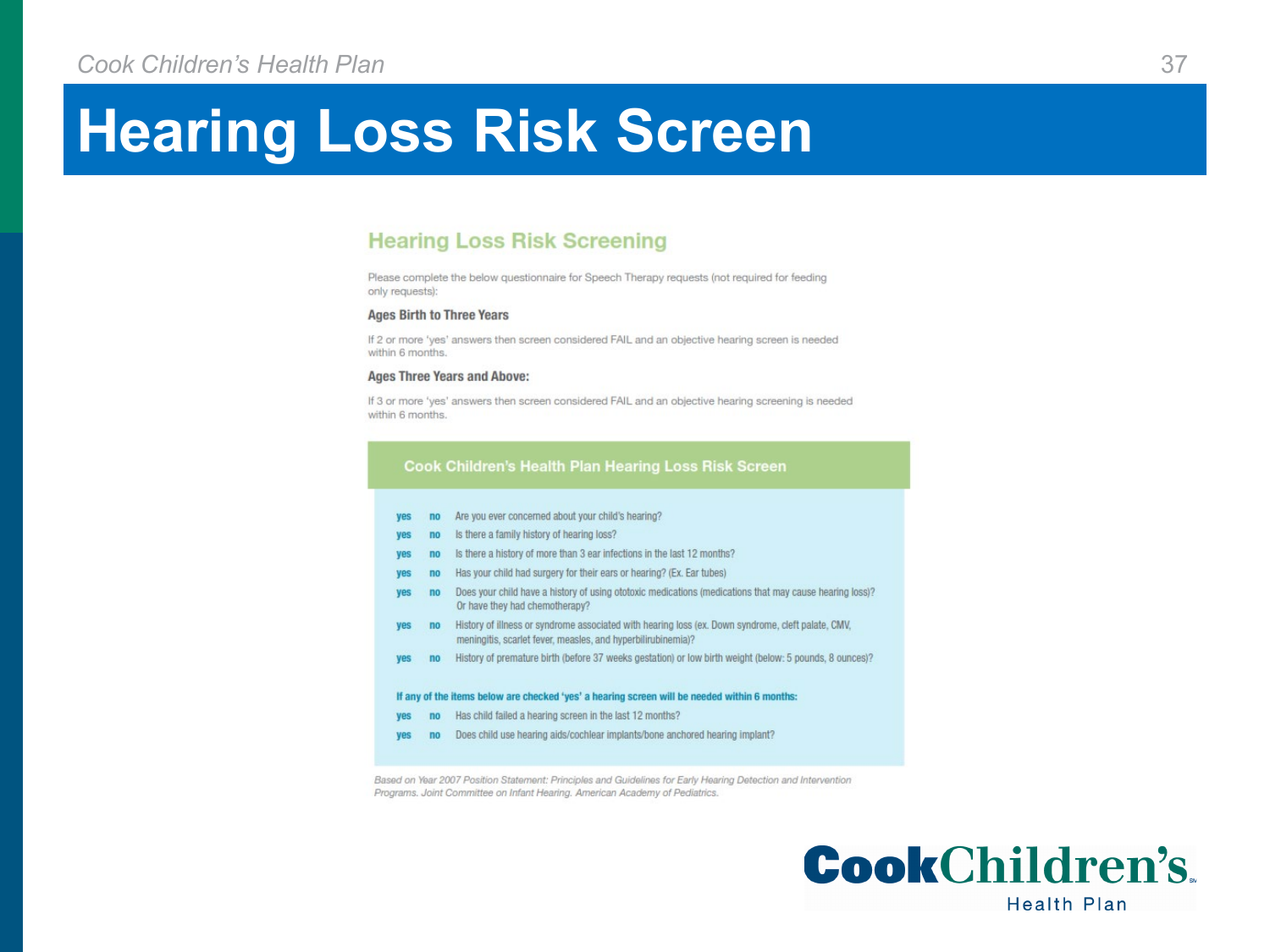## **Bilingual Member Documentation**

- Continue to include a thorough language history
- Standardized assessments in English that are translated into another language will not be accepted if there is an available normed-reference assessment in the other language
- Cook Children's Health Plan recognizes dual-language testing may not be necessary in certain situations such as:
	- Performed within normal limits in one language
	- o Member has been using one language for three (3) or more years and at least eighty (80) % of their home and school language is in that same language
	- o Member has just started to learn a second language within the last year and at least eighty (80) % of their exposure is in the first language

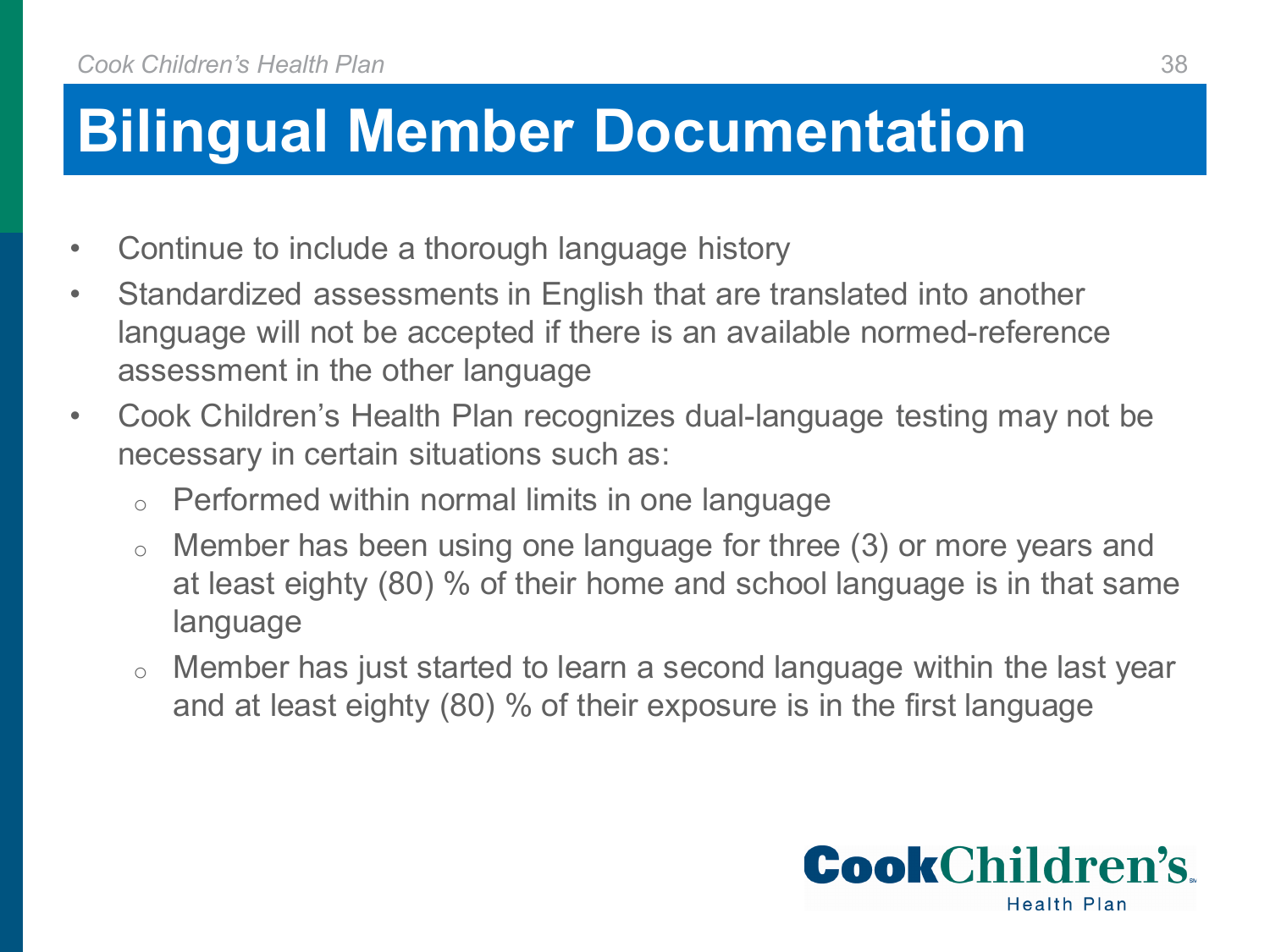#### **Interpreter Services**

Cook Children's Health Plan Members may contact Member Services to schedule a translator:

- Toll Free: 1-800-964-2247
- Local TTY/TDD: 682-885-2138
- Toll Free TTY/TDD: 1-844-644-4137

Provider's may contact the health plan to schedule a translator:

- **[Secure Provider Portal](https://epiccarelink.cookchp.org/LinkHealthPlan/common/epic_login.asp)** 
	- o Submit a Customer Service Request
		- ‒ Select Topic: Request Interpreter
- Provider Support Services at 888-243-3312
- Email the [Interpreter Request Form t](https://cookchp.org/providers/Pages/provider-manual-and-forms.aspx)o: [CCHPInterpreterrequest@cookchildrens.org](mailto:CCHPInterpreterrequest@cookchildrens.org)

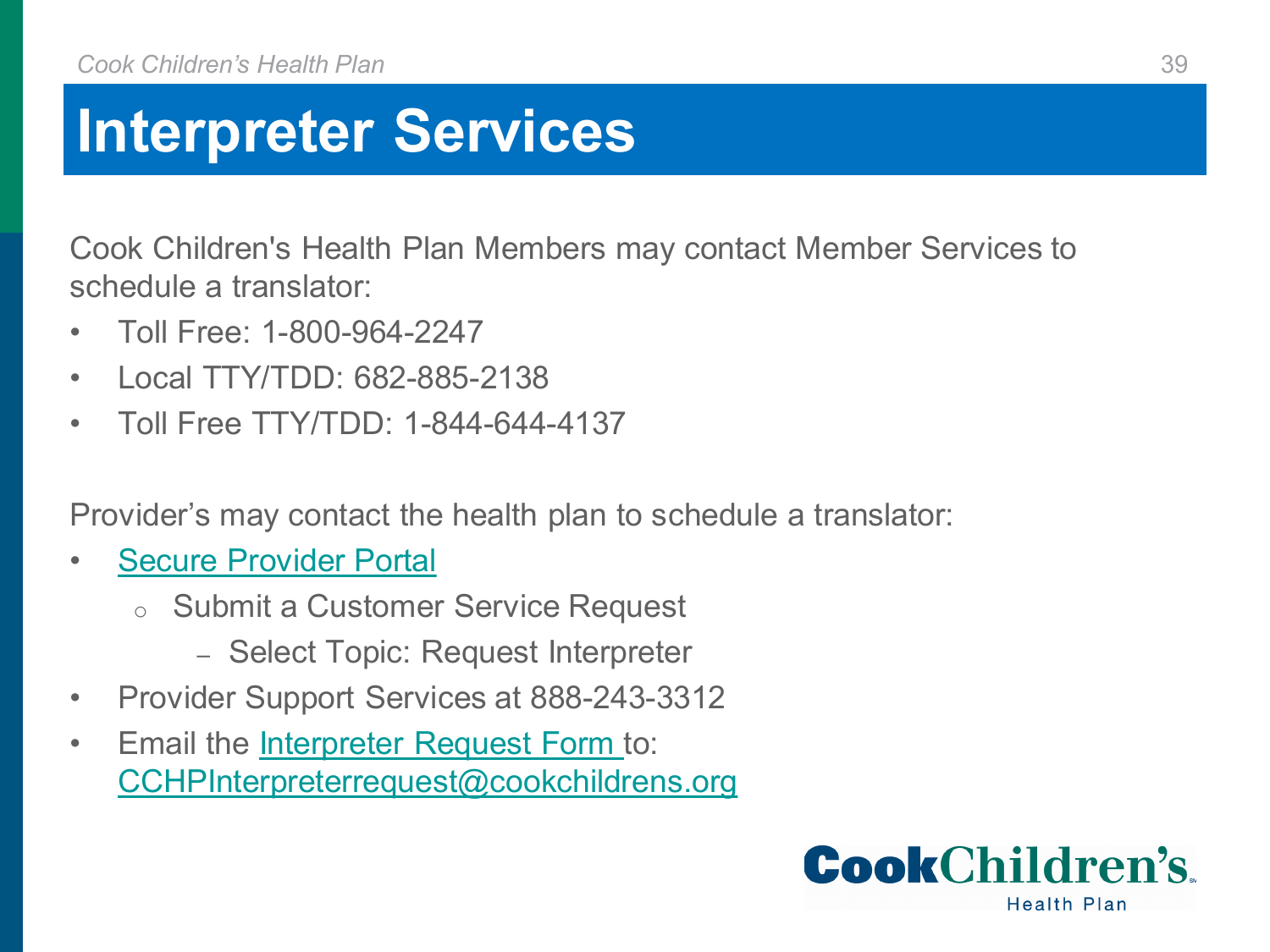### **Telehealth Services**

- Telehealth is the use of telecommunications or information technology to Provide Therapy Services to a Member who is physically located in a site in Texas other than the site where the therapist or therapist assistant is located
- Cook Children's Health Plan will accept OT/PT/ST services via Telehealth and reimburse according to the Texas Medicaid fee schedule for the approved Telehealth procedure codes
- Documentation for a Telehealth service must be the same as a comparable in-person service

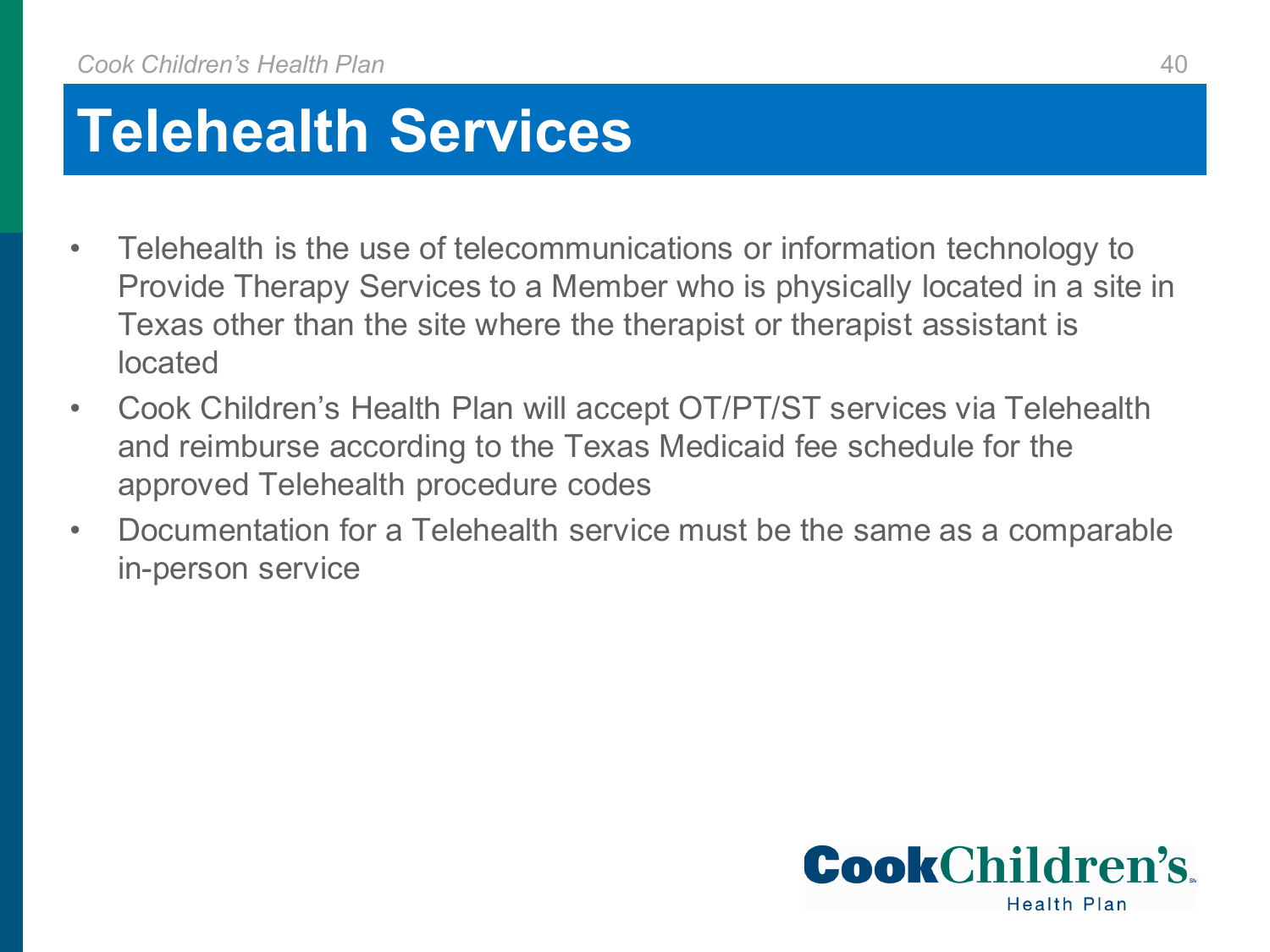#### **Method for Telehealth Delivery**

- Cook Children's Health Plan **does not** allow the use of telephone-only delivery of Physical Therapy (PT), Occupational Therapy (OT) or Speech Therapy (ST)
- Texas licensure rules for each discipline addresses the provision of Telehealth via two-way audio/video platforms
- Although there are variations between the disciplines' rules, each requires the Therapy Service to meet an **equivalent standard of care to in-person delivery**

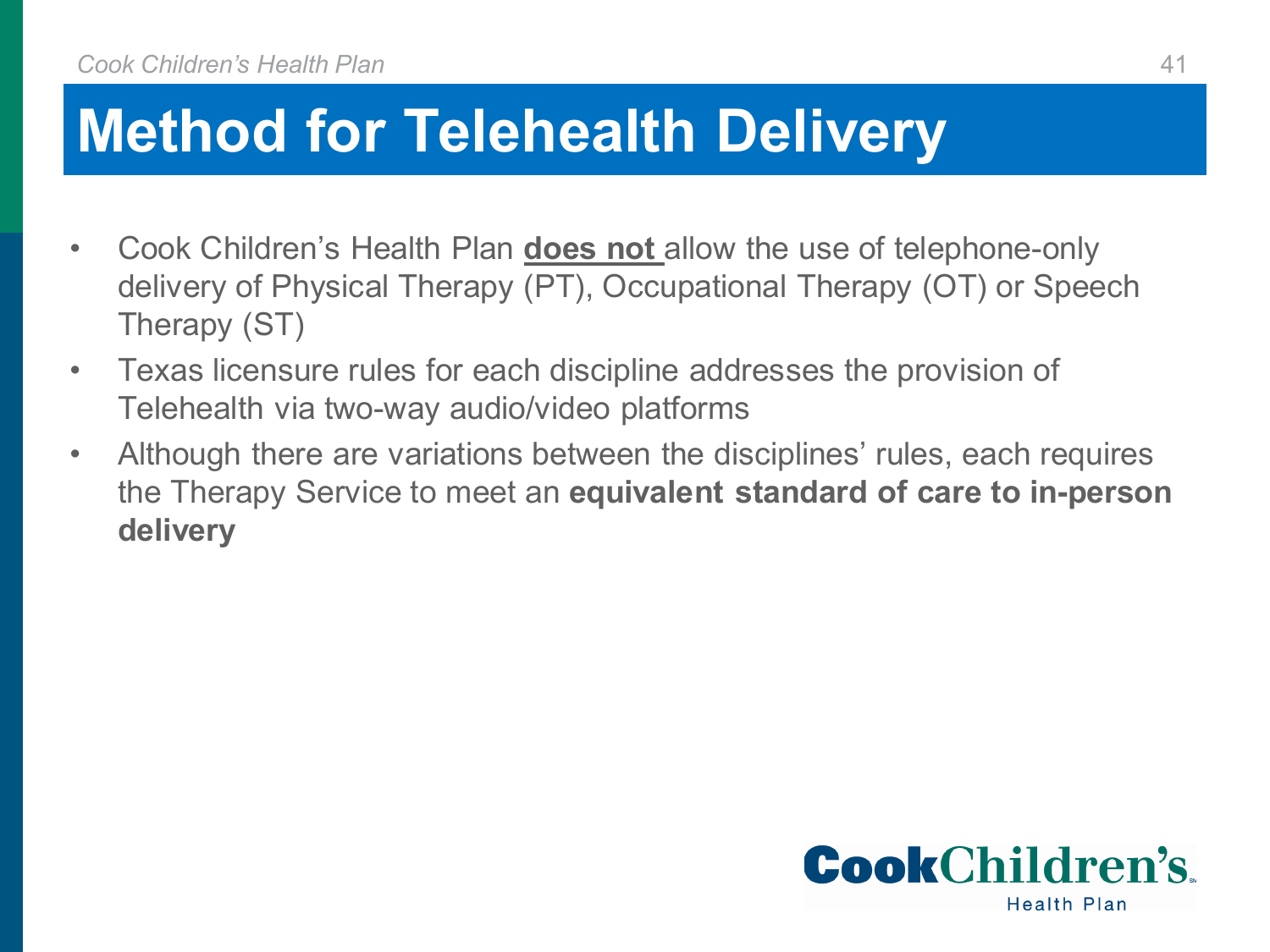### **Utilization Management Contact**

- Providers may send a secure e-mail to:
	- o [CCHPPriorAuthorizations@cookchildrens.org](mailto:CCHPPriorAuthorizations@cookchildrens.org)
- Cook Children's Health Plan will respond within one (1) business day excluding weekend and State holiday closures

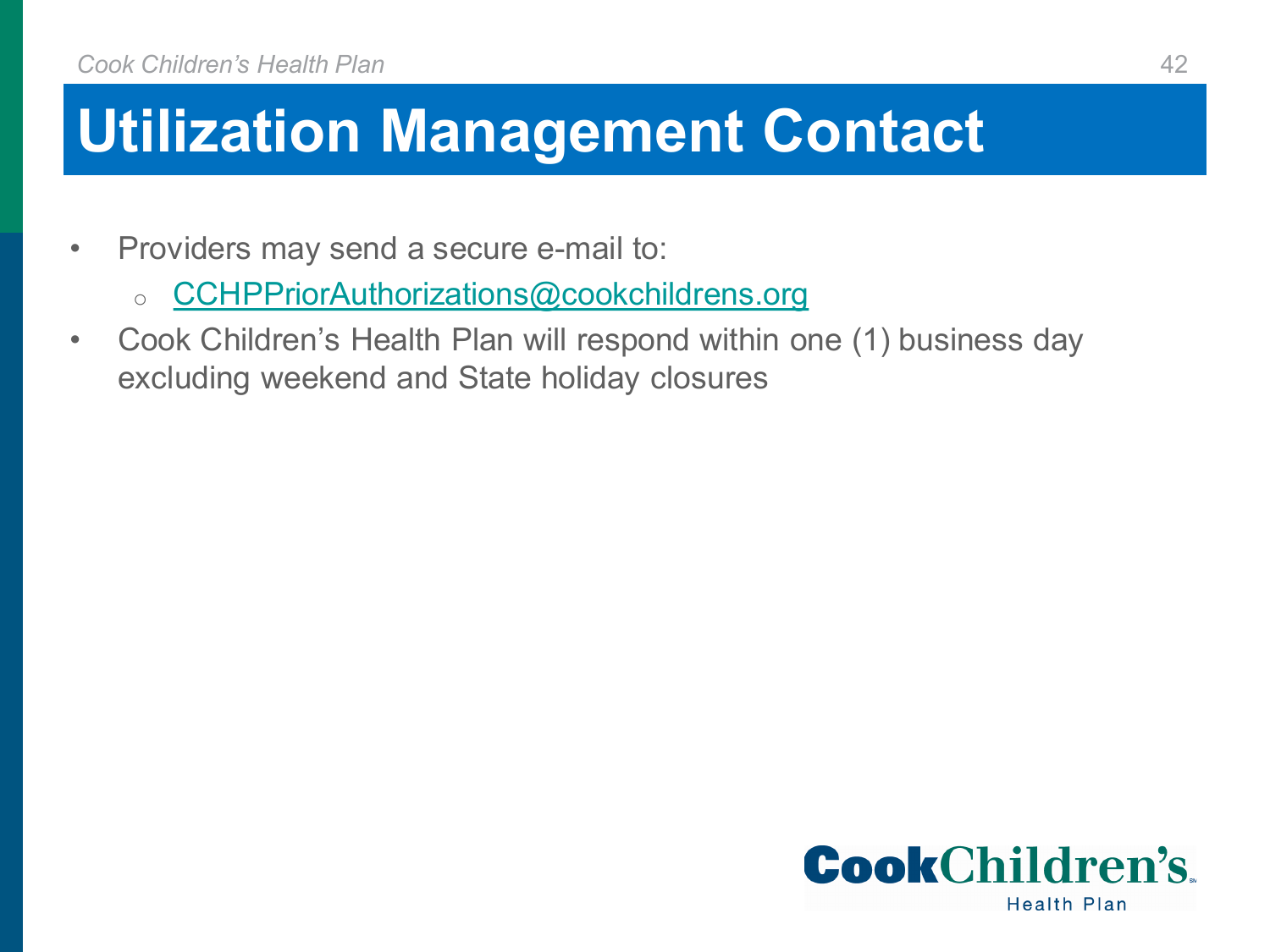# **Provider Relations**

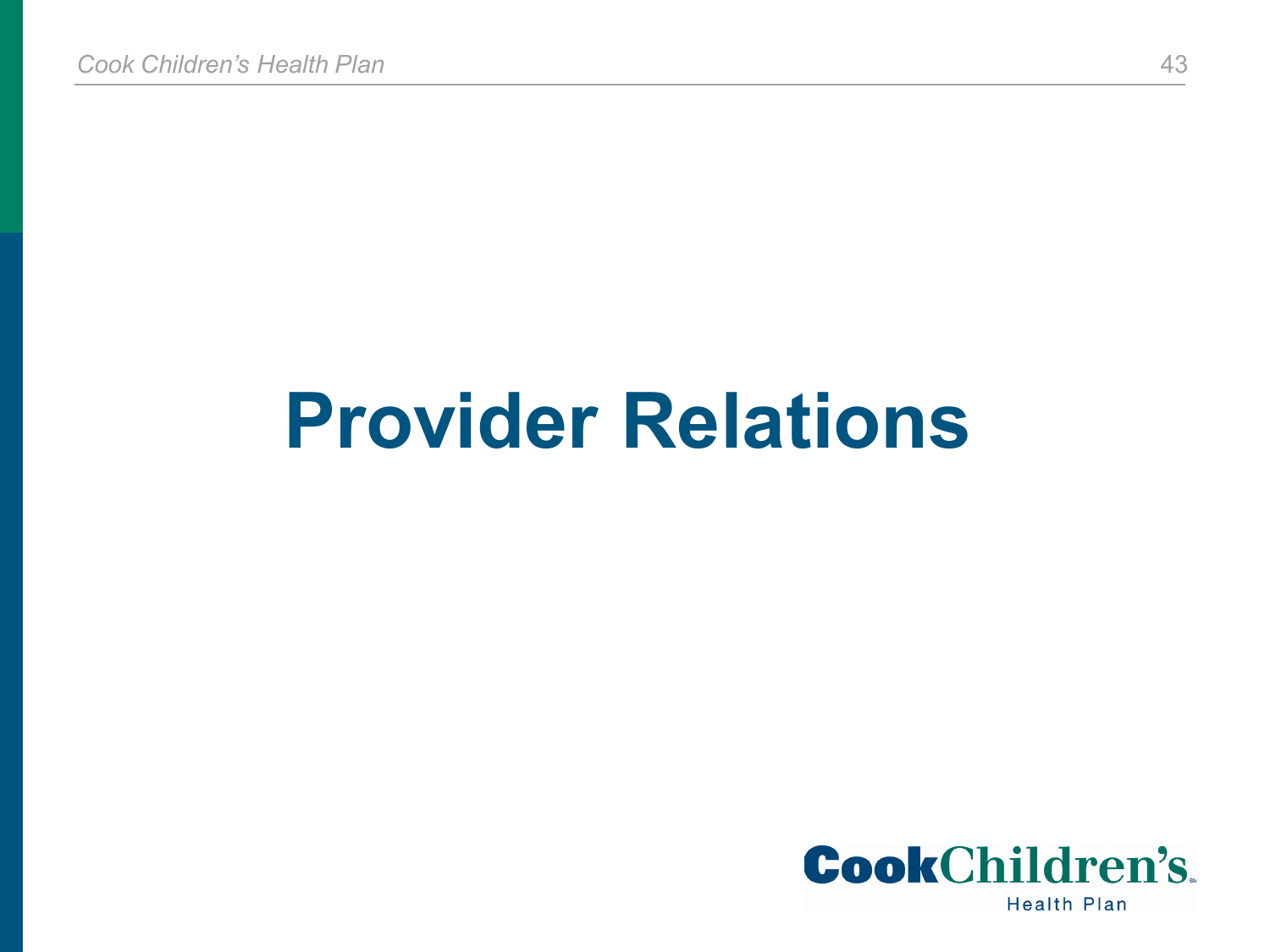#### **Provider Education and Training**

In our ongoing effort to provide web-based services you can now find selfpaced training modules on our website, cookchp.org, select Provider, Provider Relations, [provider training webinar schedule](https://cookchp.org/SiteCollectionDocuments/pdfs/provider-relations/Provider-Training-Webinar-Schedule-2022.pdf).

Webinars are scheduled from 12pm - 1pm CT. Dates and times are subject to change.

The most current provider training webinar schedule is located on the Provider [Relations page on our website cookchp.org. You can register for a webinar at](https://cookchp.org/providers/Pages/provider-relations.aspx)  anytime. You do not need to wait until the day of the event.

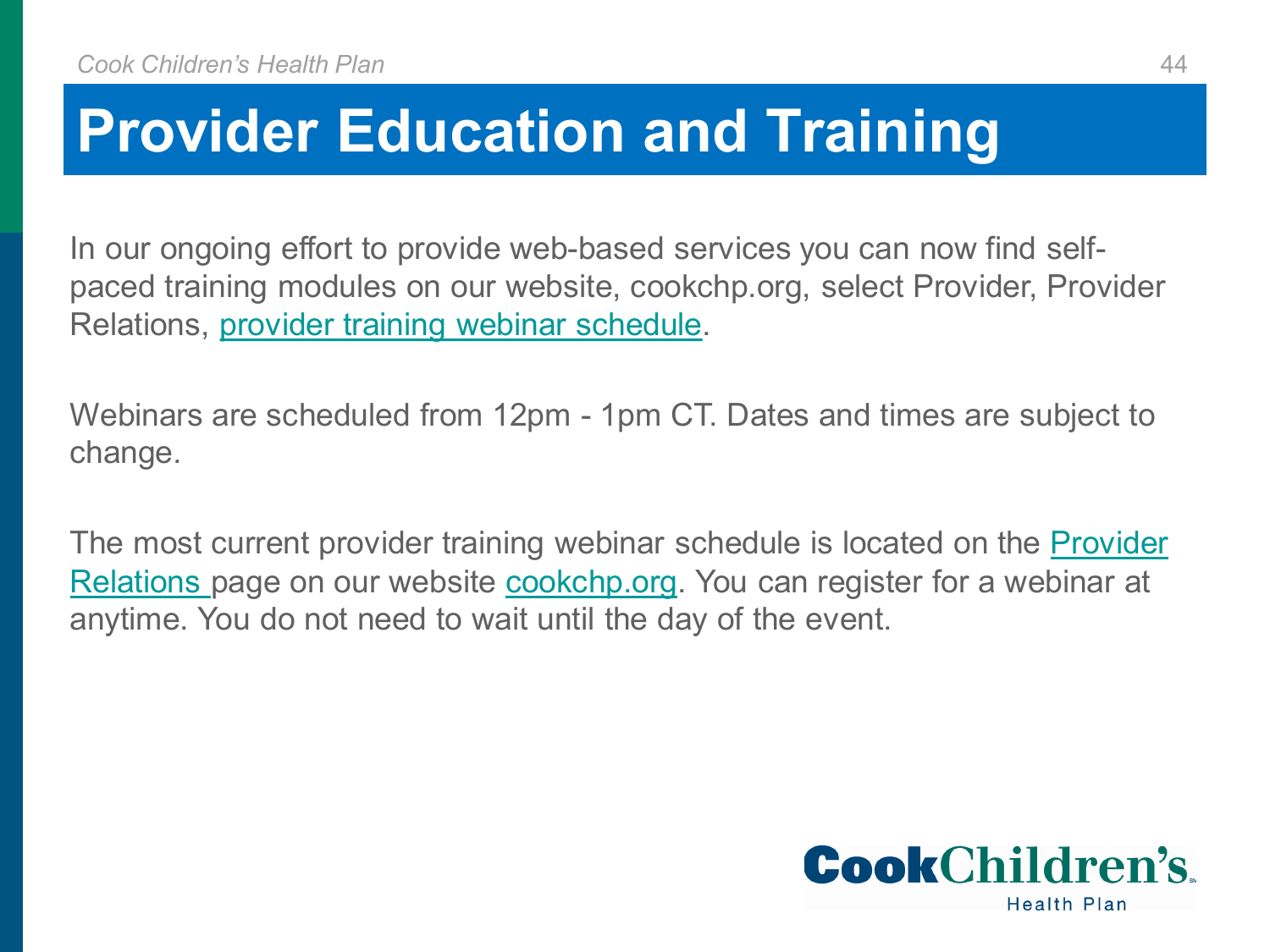#### **Secure Provider Portal**

Cook Children's Health Plan offers an online portal where Providers can access clinical or managed care data.

By granting Providers access to Epic over the web the amount of paper authorizations, manual claim status requests, and customer service calls are reduced.

Visit [cookchp.org](https://cookchp.org/Pages/default.aspx) to register for our new [Secure Provider Portal.](https://epiccarelink.cookchp.org/LinkHealthPlan/common/epic_login.asp)

- Select request new account and follow the steps
- 3 5 business days for the account to be approved
- You will receive an email confirming your registration

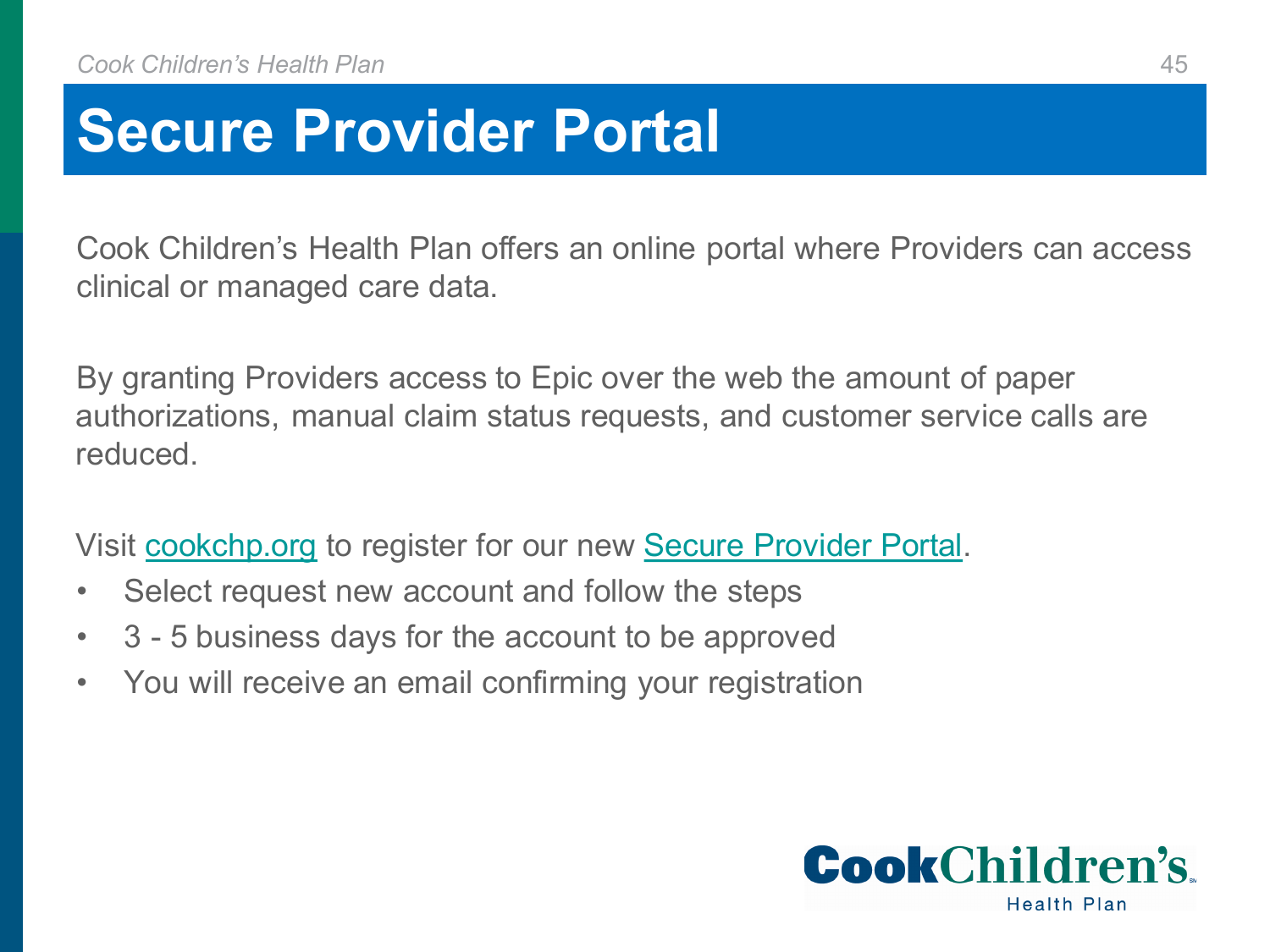#### **Secure Provider Portal**

Each Provider office must have a Site Administrator.

- The Site Admin will be responsible for submitting account requests for each staff member who requires access and deactivating users who resign or are terminated
- Each staff member must have their **own** unique user name and password

Need assistance in navigating the Secure Provider Portal?

- Register for a webinar by visiting the **[Provider Relations](https://cookchp.org/providers/Pages/provider-relations.aspx)** page located on [cookchp.org](https://cookchp.org/Pages/default.aspx), select the provider training webinar [schedule](https://cookchp.org/providers/Pages/provider-relations.aspx)
	- Review the calendar and follow the instructions to register for the webinar of your choice

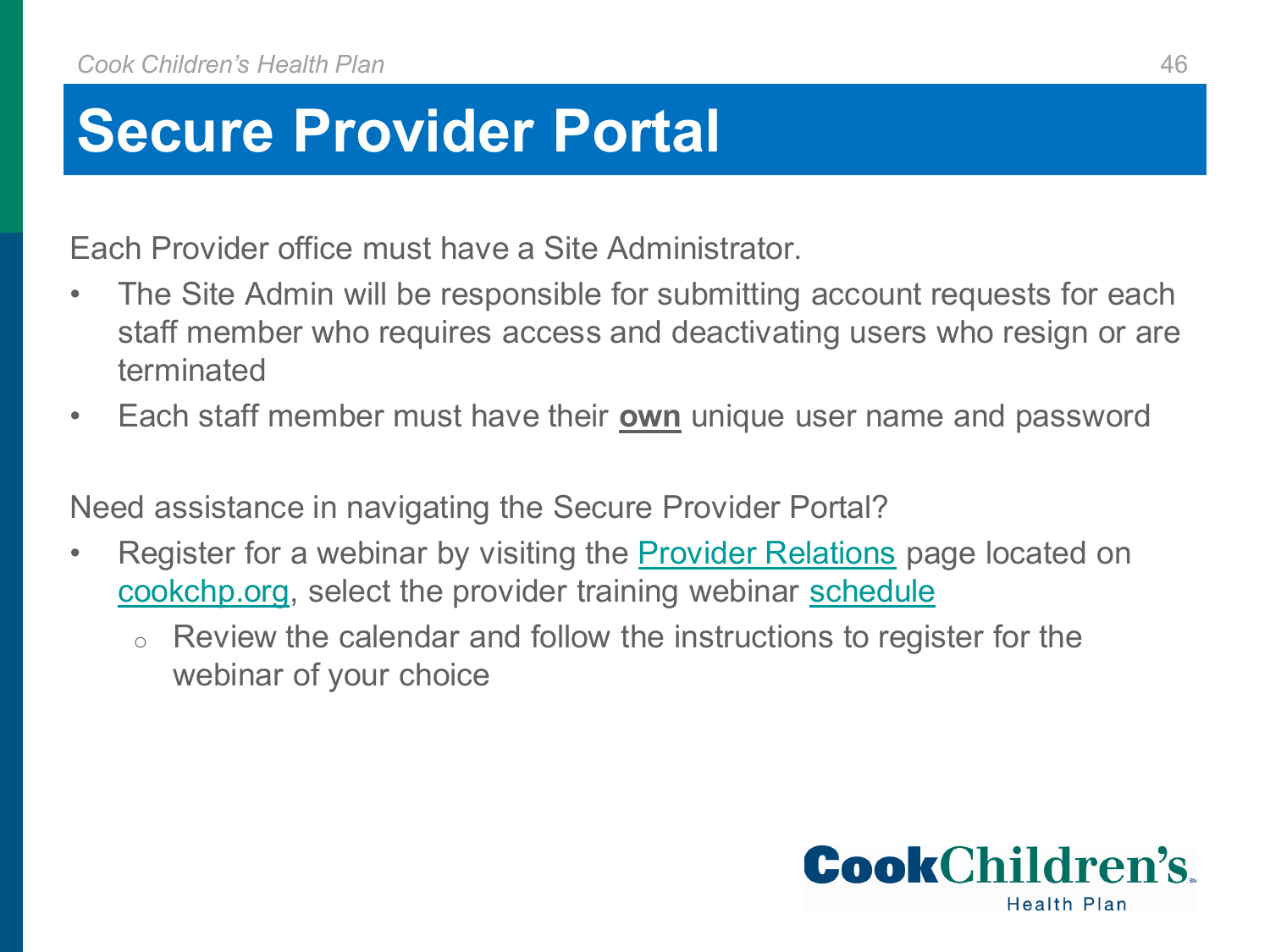#### **Provider News**

#### [Provider Relations](https://cookchp.org/providers/Pages/provider-relations.aspx)

- Webinar Schedule
- Training Presentations

#### [Provider News](https://cookchp.org/providers/Pages/provider-news.aspx)

- Provider Newsletters
	- o Quarterly
	- o DME
	- o EVV
	- o Behavioral Health
- News Releases
	- o Cook Children's Health Plan
	- o TMHP
	- o HHSC

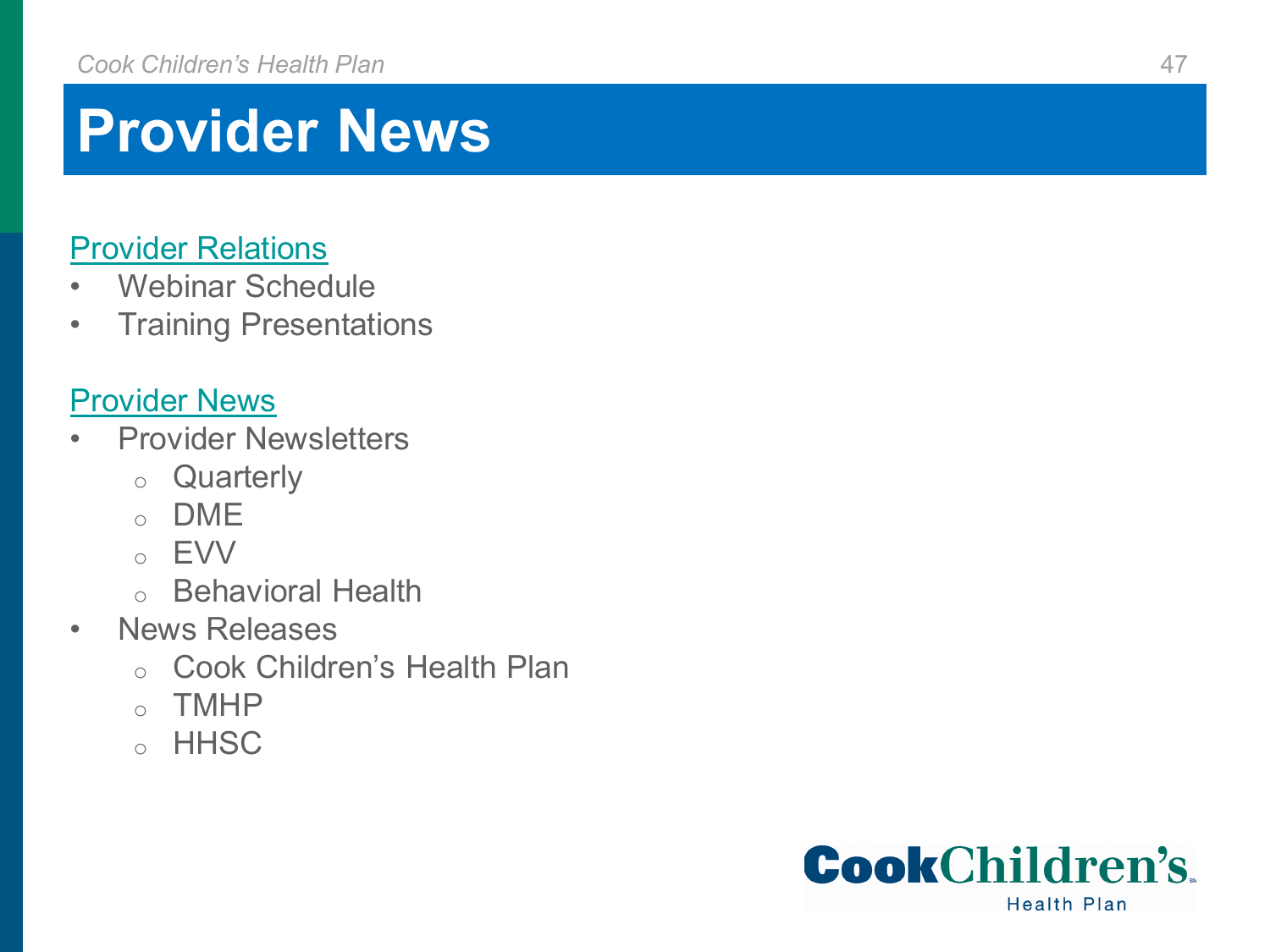#### **Provider Relations Contacts**

**Email: [CCHPProviderRelations@cookchildrens.org](mailto:CCHPProviderRelations@cookchildrens.org)**

**Note:** When emailing a member of the Provider Relations Team please carbon copy the group email above.

**Provider Relations Coordinator** Misty Hansen Phone: 682-303-8804 Email: [Misty.Hansen@cookchildrens.org](mailto:Misty.Hansen@cookchildrens.org)

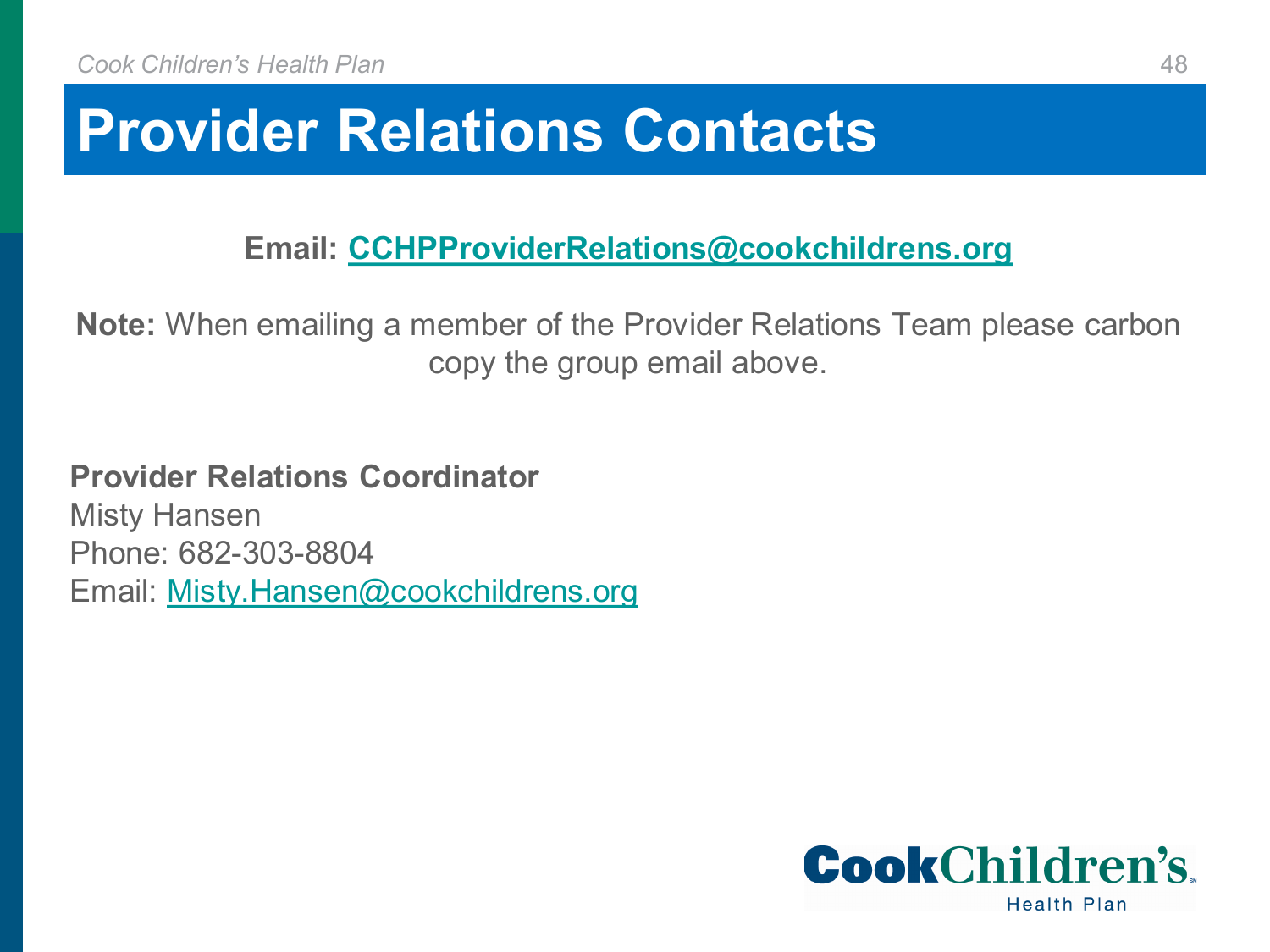#### **Provider Relations Contacts**

**Provider Relations Senior Analyst**

Sylvia Carrizales

Phone: 682-885-7048

Email: [Sylvia.Carrizales@cookchildrens.org](mailto:Sylvia.Carrizales@cookchildrens.org)

#### **Provider Relations Analyst**

Rose Lizarraga

Phone: 682-303-6529

Email: [Rose.Lizarraga@cookchildrens.org](mailto:Rose.Lizarraga@cookchildrens.org)

#### **Provider Relations Manager**

Christine Owens Phone: 682-885-7049 Email: [Christine.Owens@cookchildrens.org](mailto:Christine.Owens@cookchildrens.org)